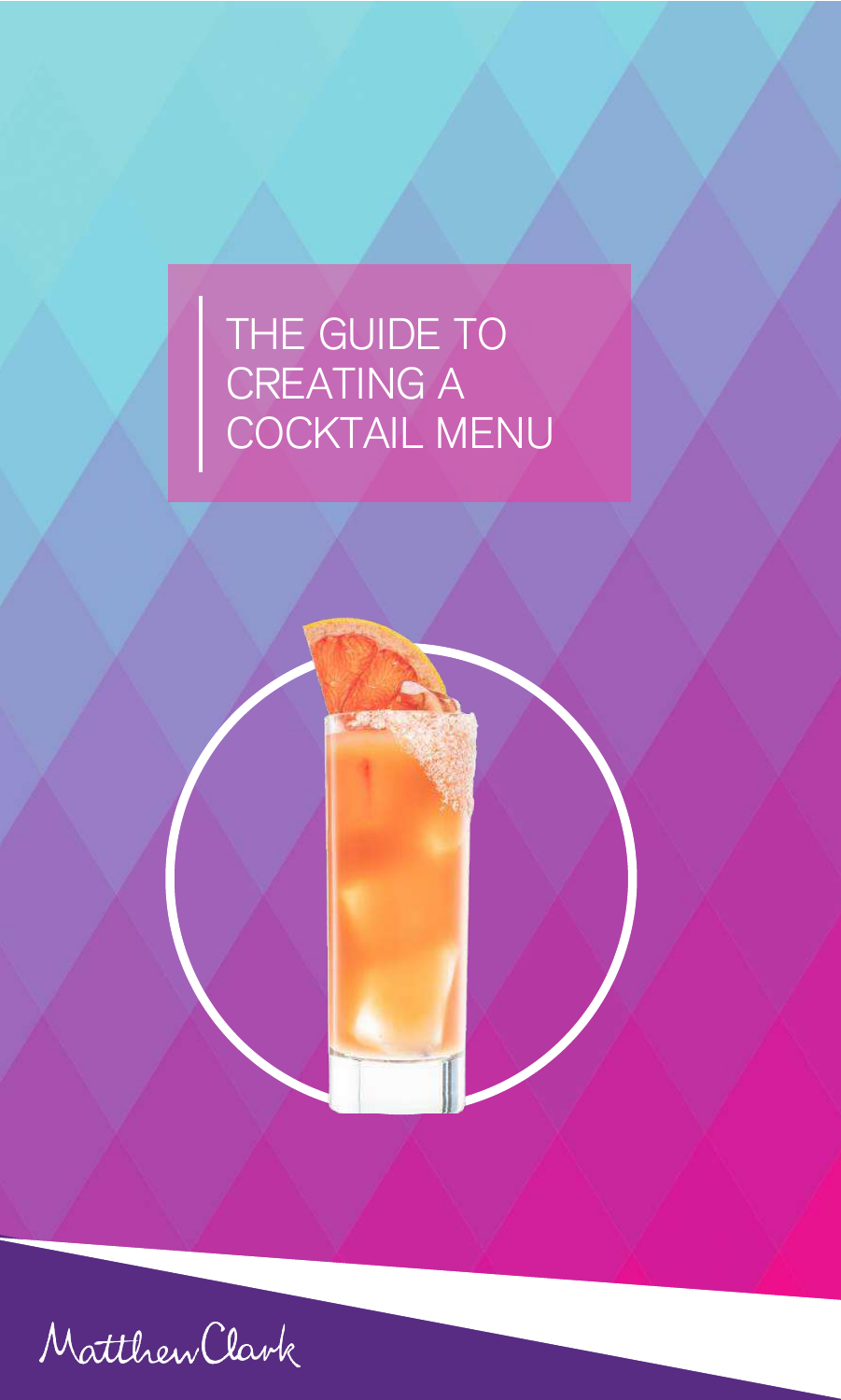# YOUR GUIDE TO **CREATING A COCKTAIL MENU**

How to get started creating a cocktail menu, the drinks you should list, how to make them your own and make sure that you're selling them!

Matthew Clark

We're a national alcohol and drinks wholesaler with over 200 years' experience. We've built up an unrivalled range of over 7,500 products that we supply to 1000's of the UK's very best bars, restaurants, pubs and hotels. But for us, it's not just moving boxes. It's delivering expertise in category development, product and staff training and marketing support. Sharing our knowledge, if you'd like it, to help you grow your business.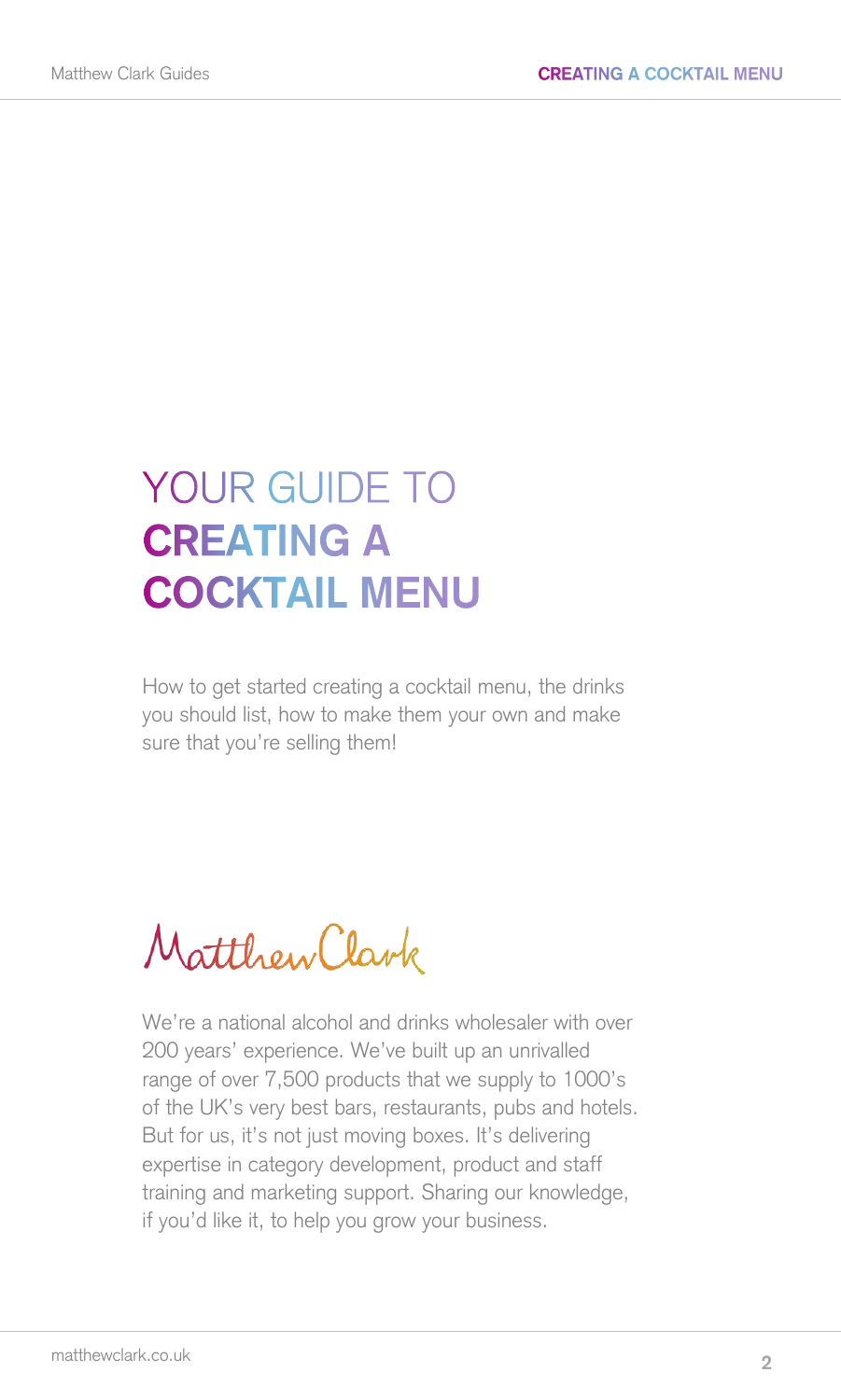## **CONTENTS**

| 1.  | Why sell cocktails?               | 6  |
|-----|-----------------------------------|----|
| 2.  | How many cocktails should I list? | 7  |
| З.  | Which cocktails should I list?    | 9  |
| 4.  | <b>COLOURS OF THE SUMMER</b>      | 10 |
| 5.  | Putting your own spin on it       | 12 |
| 6.  | Creating a cocktail               | 14 |
| 7.  | Current cocktail trends           | 16 |
| 8.  | The list itself                   | 18 |
| 9.  | Getting pricing right             | 20 |
| 10. | Example menus                     | 22 |
| 11. | Key points                        | 25 |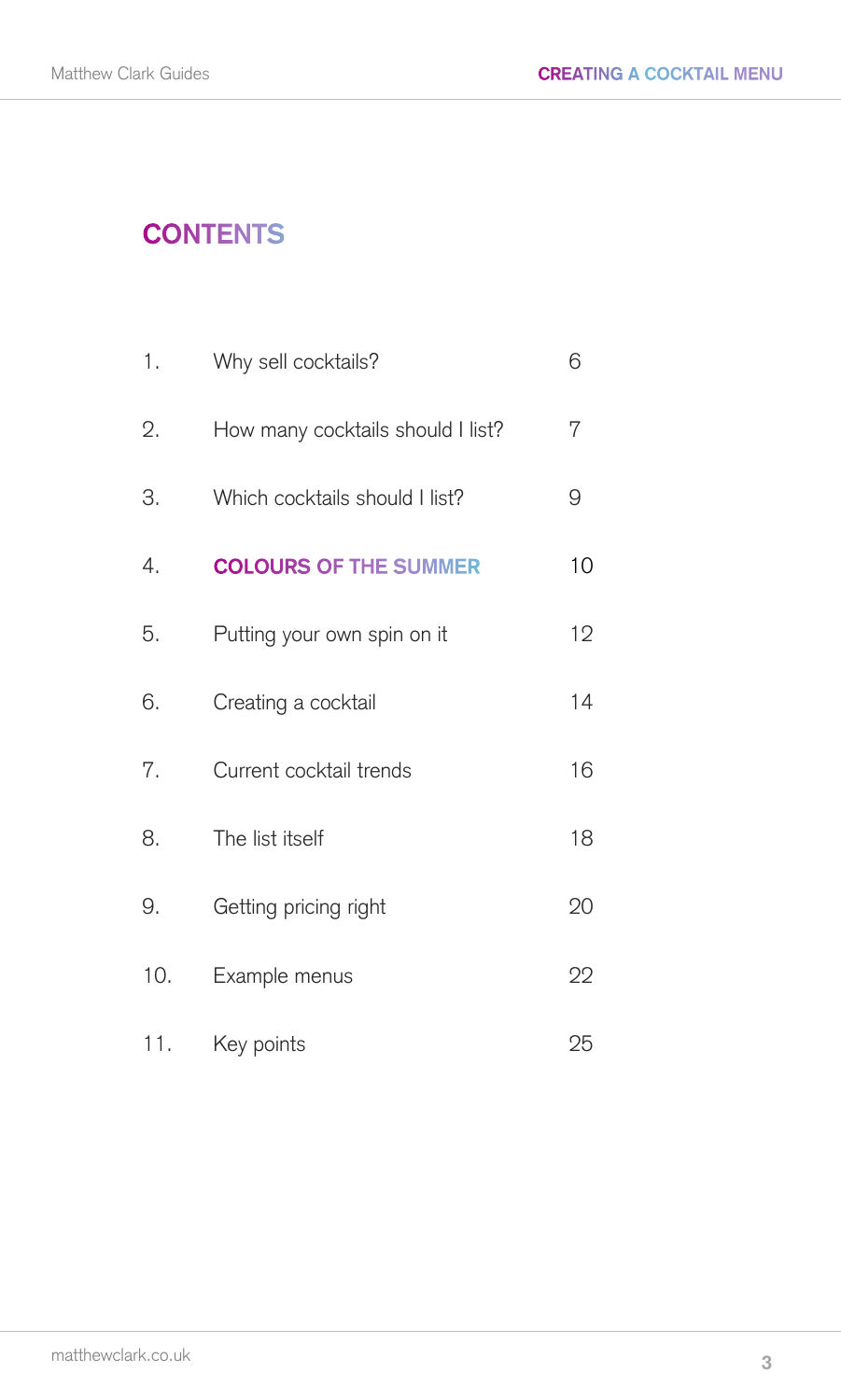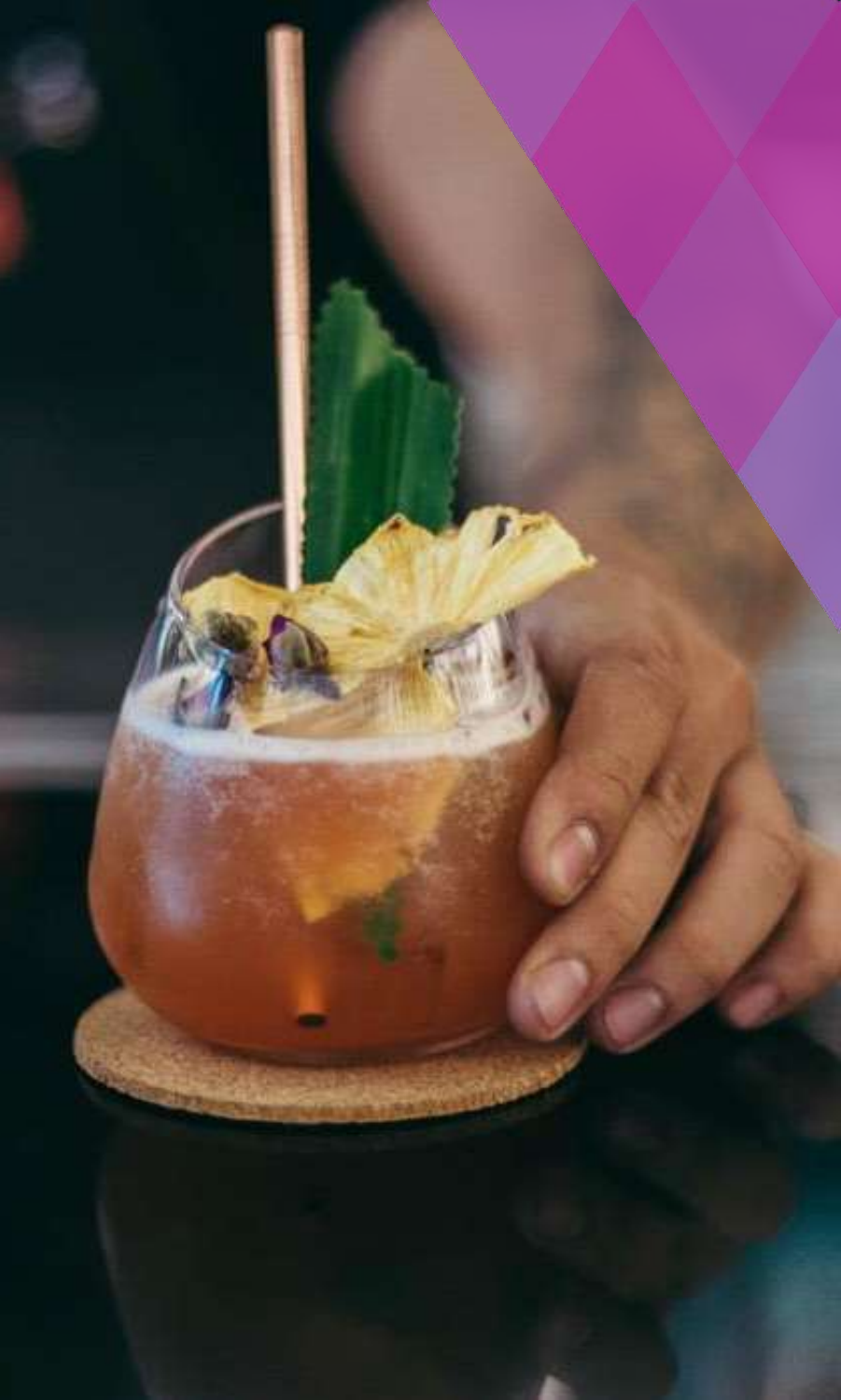## **INTRODUCTION**

The cocktail market is worth more than half a billion pounds in the UK, with 41,000 of venues having them available; 6.7% more outlets offer cocktails than did a year ago<sup>1</sup>. Cocktails have proven to be a hugely beneficial addition to your drinks range<sup>1</sup>. They can differentiate you from your competition and increase your customers spend per head.

As a general rule, a cocktail is an alcoholic mixed drink that contains three or more ingredients, at least one of the components must be a spirit, one should be sweet or sugary and one sour or bitter. As with everything, there are exceptions, a Martini, for example, is just vodka or gin with vermouth and yet is one of the most famous cocktails in the world.

Cocktails fell out of fashion in the second half of the 20th century, as the popularity of vodka and ready to drink serves started to grow. However, today we are experiencing the cocktail rebirth as consumers become more interested in the provenance of a product, the 'foodie' culture and a desire for theatre on a night out that can't be replicated at home.

It can, therefore, be a little daunting constructing a new cocktail list, especially if you're just starting with cocktails. How many cocktails should you have on your list? What types of cocktails should you choose? Every bar is different so unfortunately, there is no single set of recommendations, but over the next few pages, we aim to give you a solid base of knowledge to get started!

Source 1 - CGA Mixed Drinks Q1 2019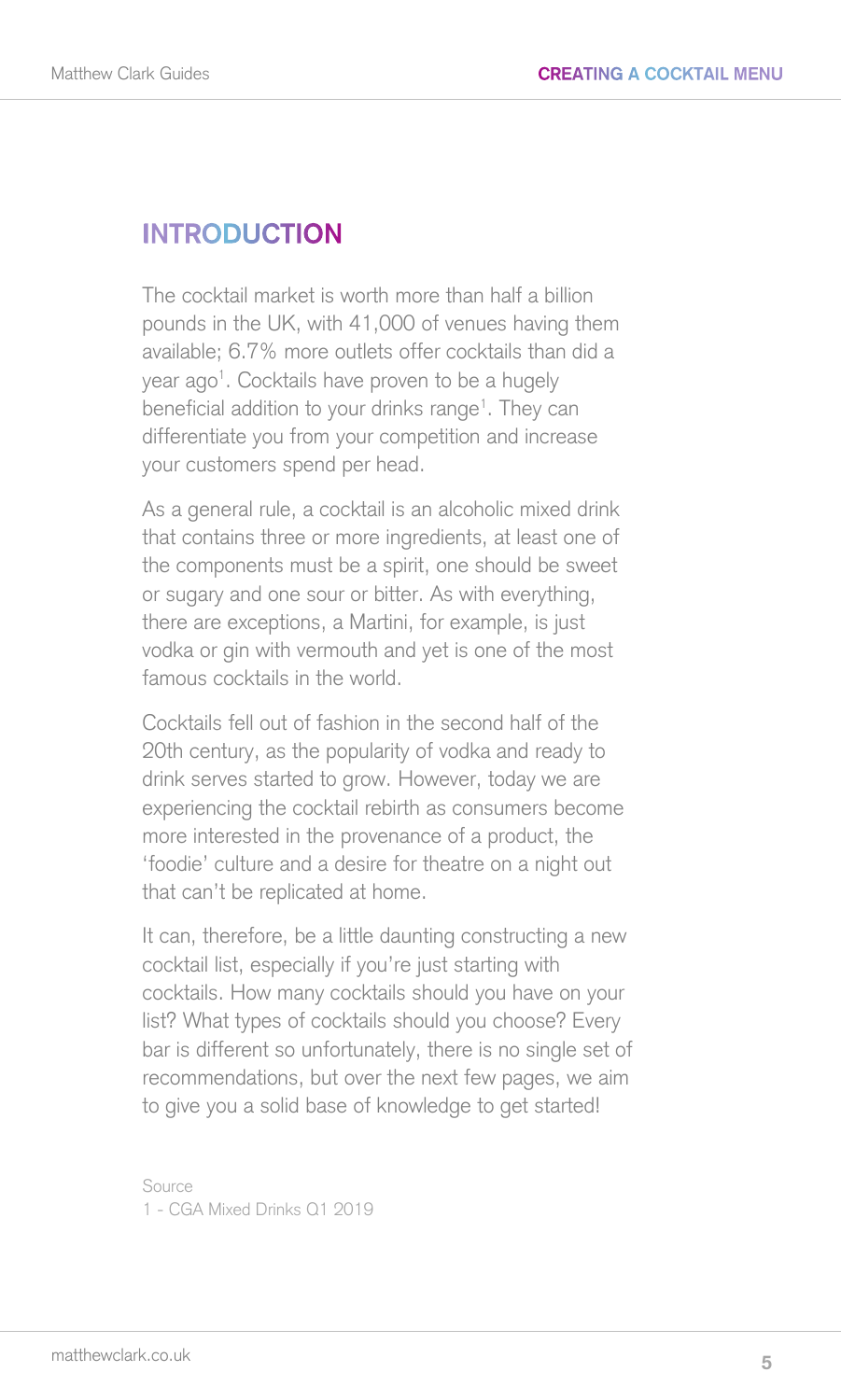## **WHY SELL COCKTAILS?**

You may be forgiven for thinking that the cocktail trend is only relevant to bars. When we imagine cocktails in the on-trade, most minds will drift to dimly-lit dens filled with jazz music. While 74% of the nation's bars offer cocktails, the data shows that these serves are becoming familiar sights right across the on-trade landscape<sup>1</sup>. Venues such as pubs and restaurants are increasingly offering cocktails, allowing them to increase customer spend and opportunities.

Serving cocktails opens up a large market of customers, there are 8.3 million consumers drinking cocktails in the on-trade<sup>1</sup>. These consumers visit the on-trade more regularly than non-cocktail drinkers, are of higher value and are more likely to revisit<sup>2</sup>.

Demand is growing; 28% of cocktail consumers drink cocktails more frequently than they did six months ago<sup>1</sup>. On average, cocktail consumers spend £24 more out of the home than non-cocktail consumers<sup>1</sup>. The price of cocktails is less of a consideration, the expected spend has increased and the drinking occasion is just as important a factor in decision making.

There is enormous opportunity to appeal more to general spirits consumers too, moving them from serves with a mixer to higher margin cocktail serves. So these are the main reasons why cocktails are essential to your outlet. They can help you create an experience that brings back people that are willing to spend more, and as cocktails command a higher price tag, it means higher margins and more profit for you.

Source

1 - Mixed Drinks Q3 2018 CGA

2 – BrandTrack, July 2018 CGA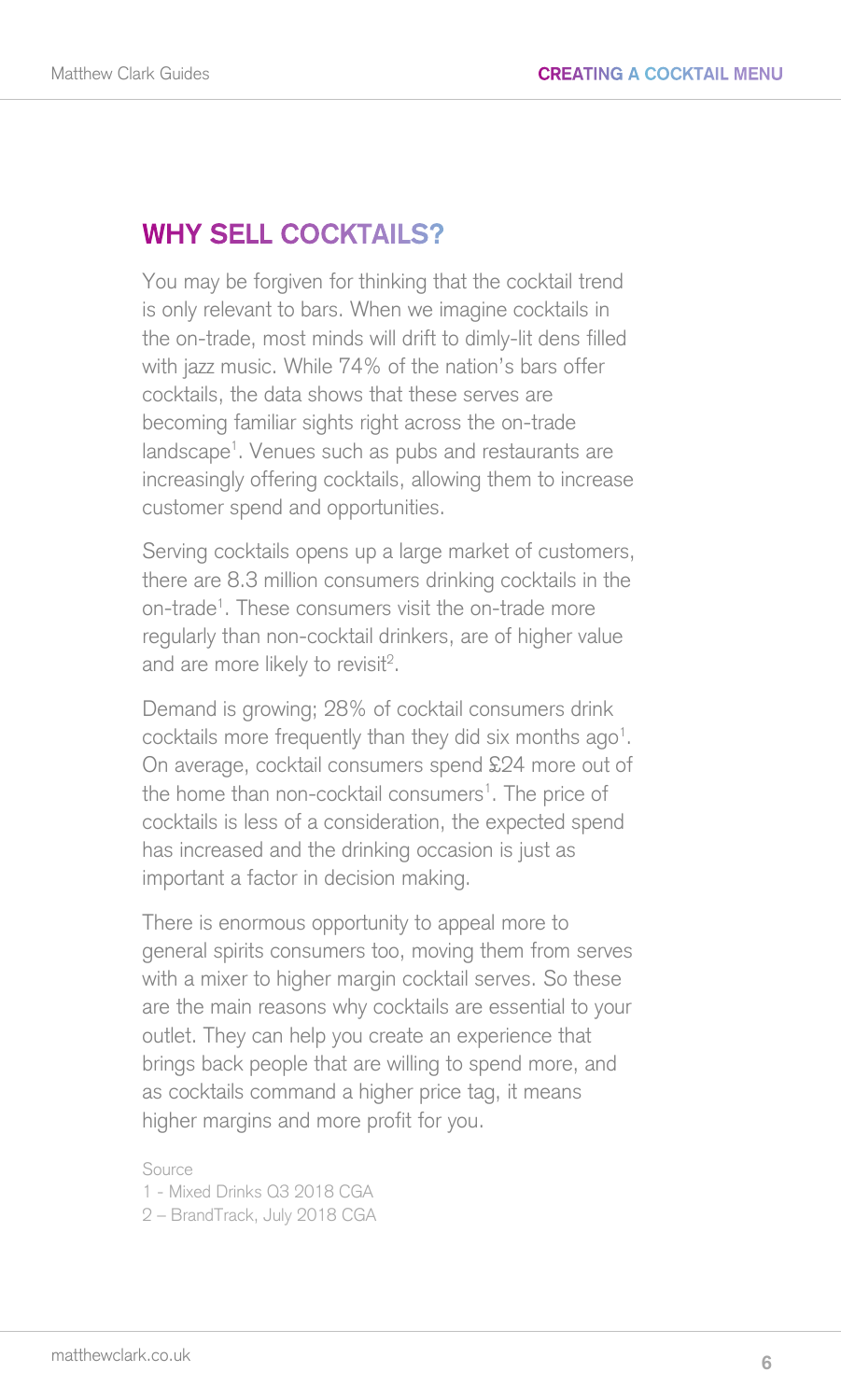## **HOW MANY SHOULD YOU LIST?**

The very first thing you should consider, whether creating your first cocktail list or your hundredth, is the skills of staff and the space and equipment available in your outlet. If you have well-trained and experienced cocktail staff, then they should be able to produce cocktails from an extensive menu consistently. If you have a team embarking on cocktails for the first time less is more.

As a ballpark figure, small lists should contain 6-8 cocktails. For mainstream outlets, think pubs and bars with limited cocktail expertise, we recommend cocktails popular in the market place with 3 or 4 ingredients that can be made quickly and easily. Although the Pornstar Martini is a time-consuming cocktail, it's the On-Trade's most popular and is, therefore, a must stock.

If you have more space, time and expertise, a big list of 12-14 cocktails will be more suitable. Specialist cocktail bars could have more than this of course, with anywhere up to 50 cocktails plus the option for customers to request something off the menu. With every additional cocktail you add to your list, consider the extra prep work and additional ingredients you will need. With many cocktails requiring fresh fruit or other perishables, remember to factor in the potential for waste, you don't want to see your money poured away.

Food-led outlets can have more flexibility in the number of cocktails they offer. Most consumers drink cocktails at the beginning of a meal, offering an aperitif is a great way to encourage this. Matching a cocktail range to your style of food is essential, 49% of consumers drink cocktails during their meal, as utilising cocktails as a tool to increase spend – for example, offering Bellini's with your weekend lunch menu to entice the brunch crowd.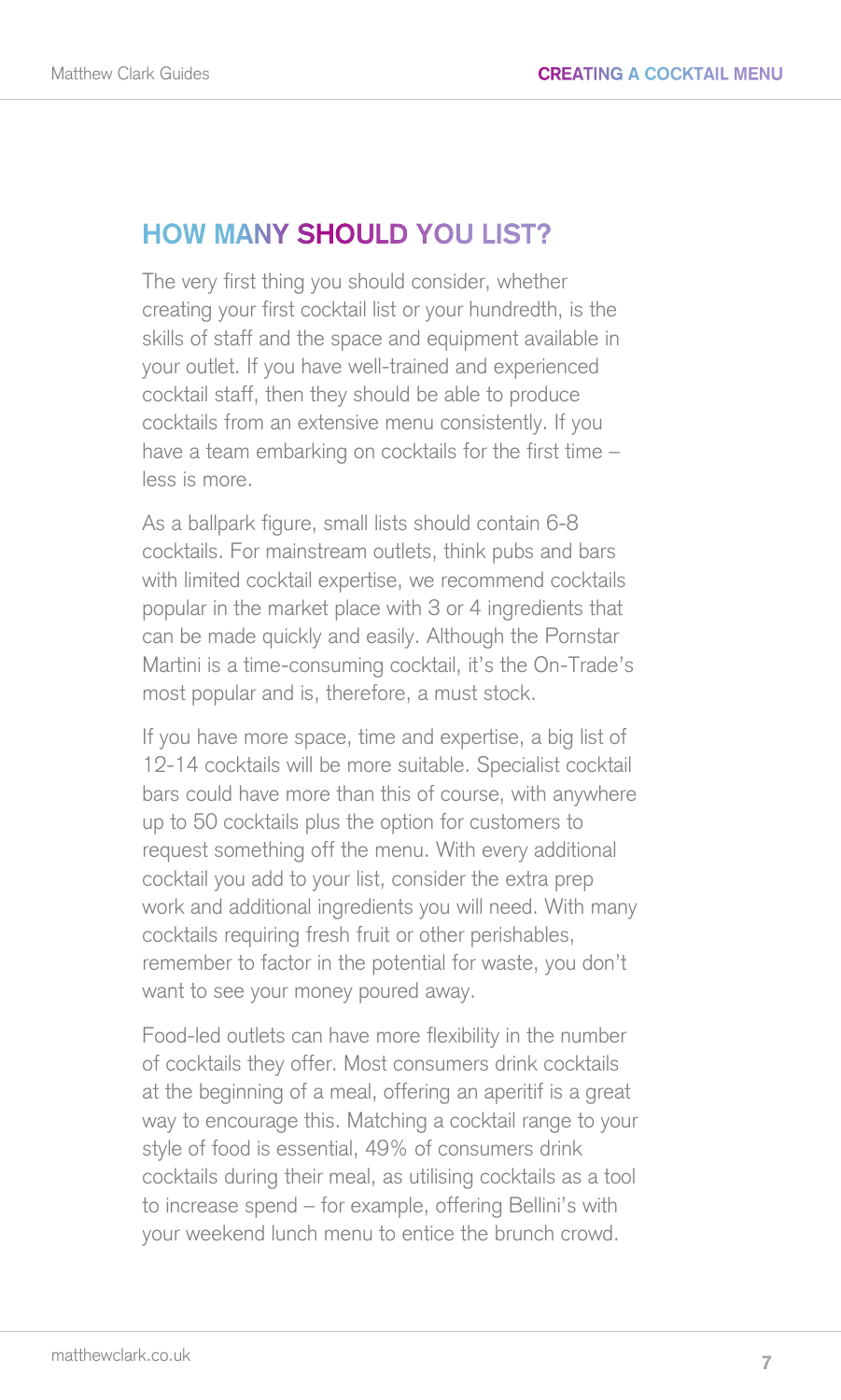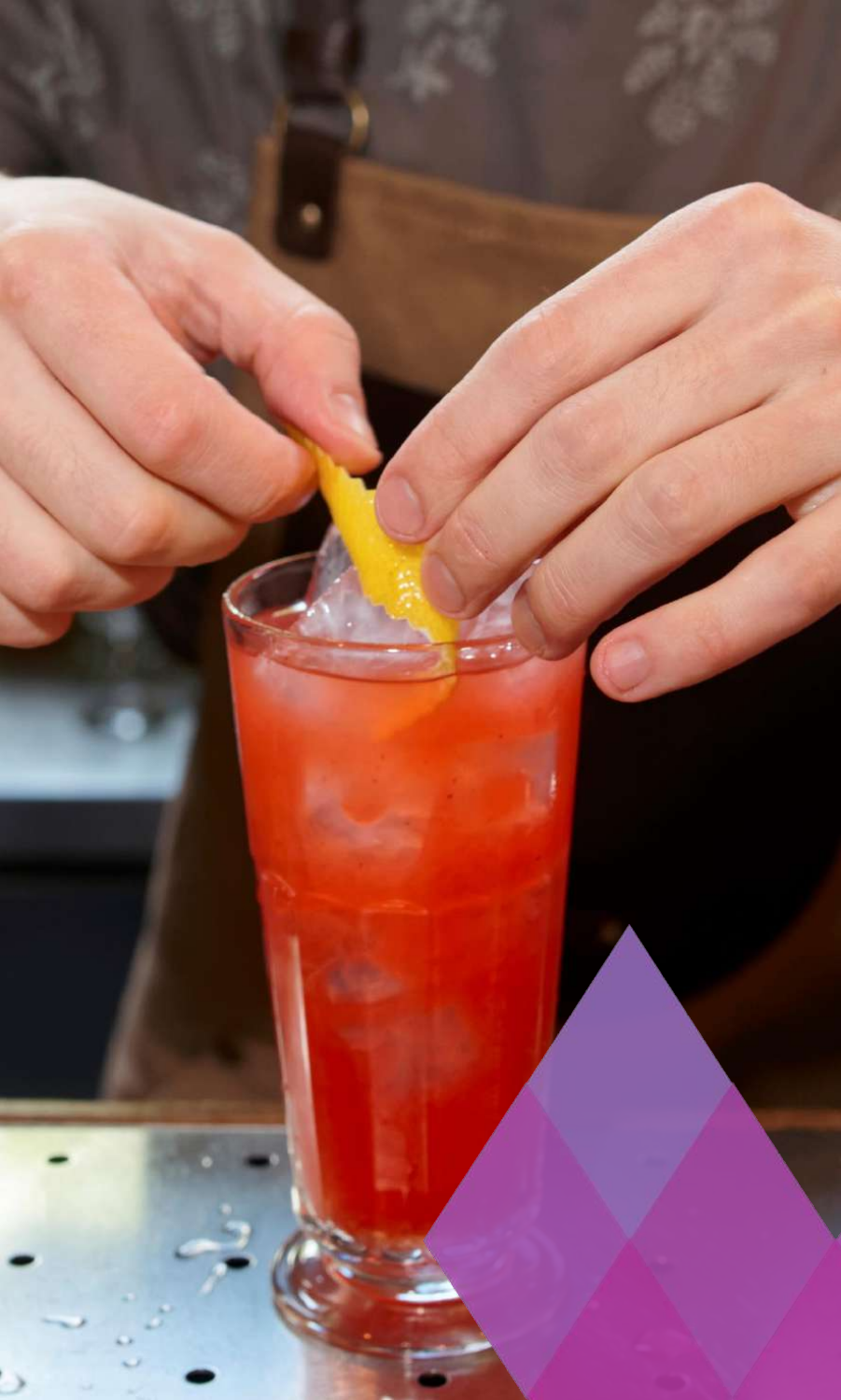## **WHICH COCKTAILS SHOULD I LIST?**

The cocktails you choose to put on your list will depend on your type of venue, theme and typical customers. That said, all menus can be made up of three categories of cocktails.

Firstly, there are cocktails that suit the venue. Take the time to consider your outlets' theme and typical customers, making a mental note of a few descriptive words that sum up what kind of cocktail represents you. For example, a fine-dining French restaurant is perhaps best represented by the likes of the Champagne Cocktail, the Kir Royale and the Boulevardier.

Then we have cocktails with strong name recognition. Remember that most guests are looking for something they know they like, so be sure to also offer some safe serves such as the Mojito, Cosmopolitan or Long Island Ice Tea. That isn't to say you should give up on your theme, but instead consider if you can make any tweaks that make these cocktails your own.

Finally, we have the big hitters. These are the cocktails that are trending across the UK and seeing strong sales. The top-selling cocktails in the on-trade are;

- 1. Pornstar Martini
- 2. Mojito
- 3. Long Island Iced Tea
- 4. Sex on the Beach
- 5. Daiquiri
- 6. Woo Woo
- 7. Espresso Martini
- 8. Martini
- 9. Pina Colada
- 10. Collins

#### Source: Mixed Drinks Q1 2019 CGA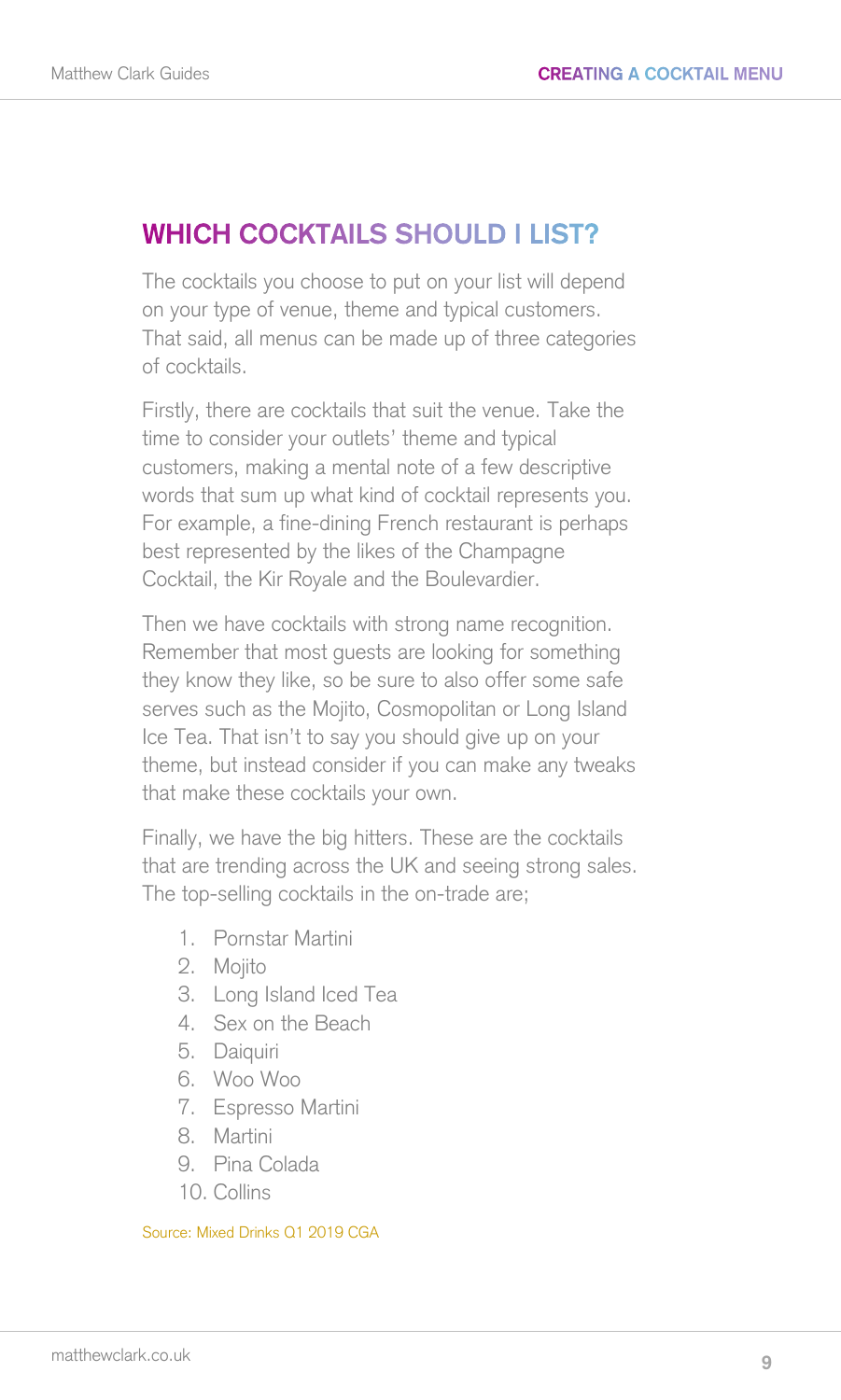# the colours of summer

**Bright greens, luscious lilacs and pastel pinks. The colours of summer are here!**  Developments in the market dictate that if you tap into some key trends such as serving low abv, pink and coloured serves, you can not only cater for your customers wants and needs but also gain access to higher profit margins and maximise footfall in your venue.

## **Cocktail** Midsummer Salty Dog

**Glassware**: Cocktail Glass

#### **Ingredients**

25ml Hendrick's Midsummer Solstice, 125ml red grapefruit Juice, 1 grapefruit slice.

#### **Method**

Salt the rim (optional) of a highball glass. Fill with ice and combine all ingredients in glass. Lightly stir and serve. Garnish with a thin wedge of pink grapefruit.

#### **Cocktail**

## Edinburgh Rhubarb and Ginger Tom Collins

**Glassware**: Hi-Ball

#### **Ingredients**

50ml Edinburgh Rhubarb and Ginger Full Strength Gin, 25ml lemon juice, 25ml sugar syrup, soda water, lemon wedge.

#### **Method**

Combine gin, lemon juice and sugar syrup in a glass over ice. Gently stir. Top with soda water. Add garnish.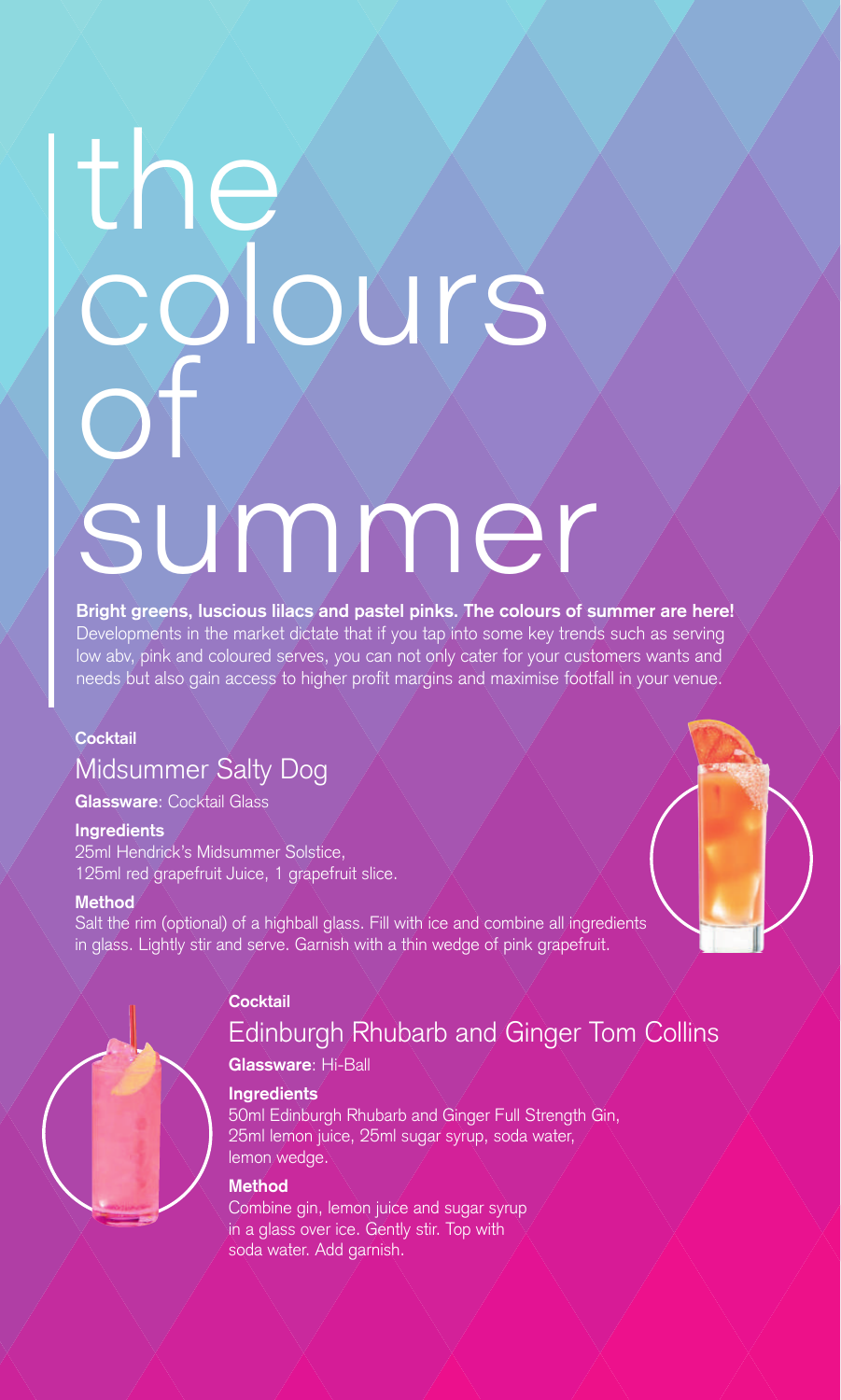## **Cocktail** Whisky Sour

#### **Glassware**: Tumbler

#### **Ingredients**

60ml Bourbon, 15ml simple syrup, 30ml lemon juice, cherry and lemon peel for garnish, pasteurised egg white.

#### **Method**

Shake all ingredients with ice and strain into ice-filled tumbler glass. Add garnish.





#### **Cocktail**

## Margarita

**Glassware**: Margarita glass

## **Ingredients**

35ml AquaRiva Blanco or Reposado Tequila, 25ml fresh lime juice, 15ml of AquaRiva Organic Agave Syrup, lime wheel.

#### **Method**

Shake all ingredient with ice and strain into margarita glass. Rim the glass with an orange zest and salt. Garnish with a lime wheel.

## **Cocktail** Marie Love

**Glassware**: Wine glass

#### **Ingredients**

50ml part de Parfait Amour, 100ml rosé wine, 50ml tonic, orange peel.

#### **Method**

Build all ingredients in large wine glass. Add ice & stir. Garnish with orange peel.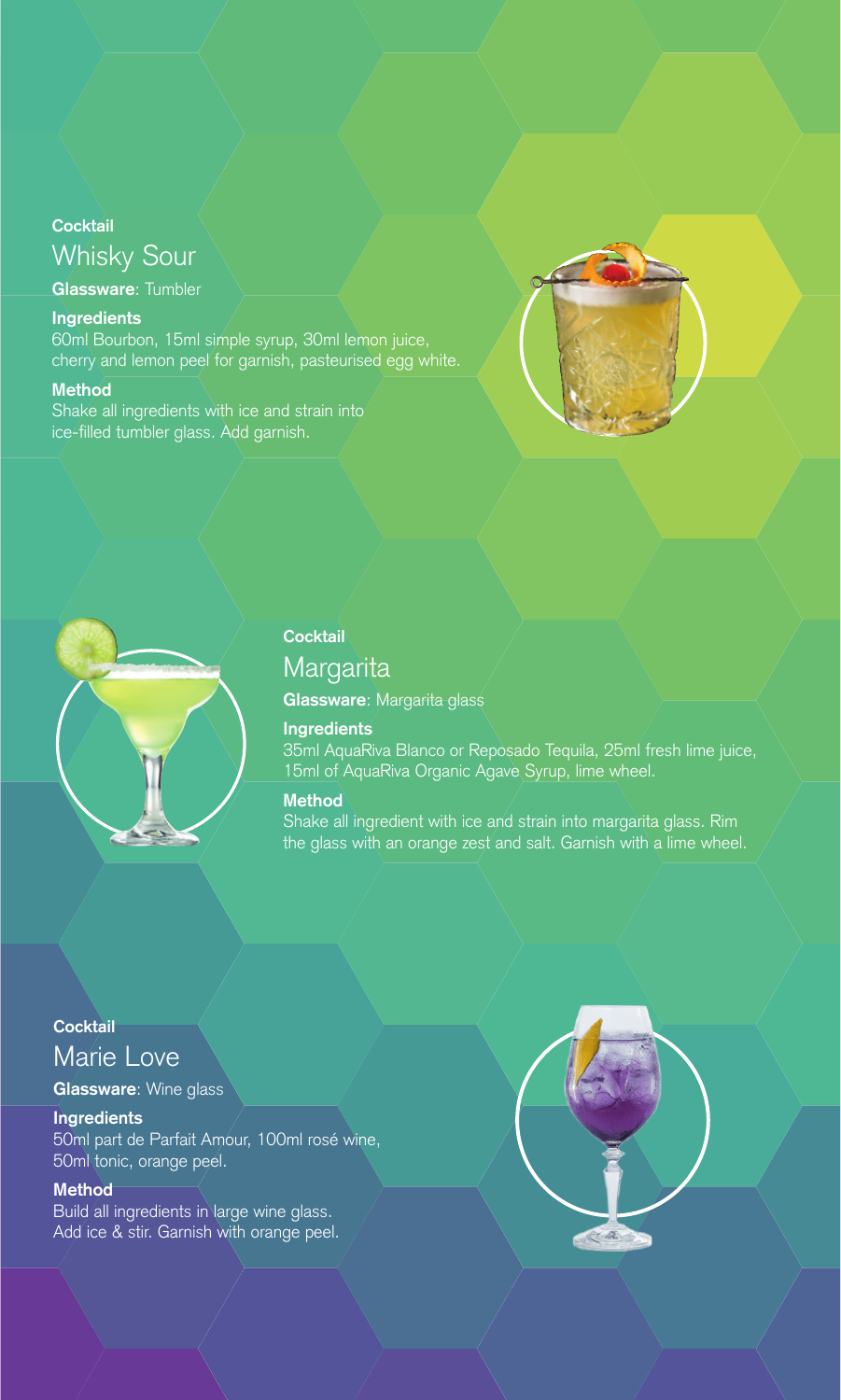## **PUTTING YOUR OWN SPIN ON IT**

With people looking for a unique experience when they trade in their hard-earned cash, signature cocktails are to be found on more and more menus. It's all about ensuring that your venue and your list stand out. These can be completely new creations or twists on the classics. Signature cocktails add an extra layer to the drinkers experience and rumour has it, the opportunity for a higher price that is justified in the buyer's mind.

There are many ways that you could make a cocktail your own. From serving it in a unique way to swapping out ingredients, bartenders across the country revel in making drinks that are unique to them. The important thing is that it fits in with your venue. The cocktail selection, the names of your cocktails and your menu design should all work together in creating a cohesive experience for your outlet. In short, if you serve Mexican food and don't have a Margarita on your list, then what is going on?

Whatever you do, you should remember that your new drink needs to taste great, never swap style for substance when it comes to cocktails. Secondly, you need to ensure that the drinks remain easy to make when you're ten deep at the bar. While people will forgive waiting a while for a cocktail, at the end of the day, the quicker it takes to serve, the more you can sell. Finally, don't forget the bottom line, there's no point making a drink that tastes delicious but costs you more to make that you make in selling it. Similarly, where possible, try and make use of products and ingredients you already have available, this will keep wastage down and quality up.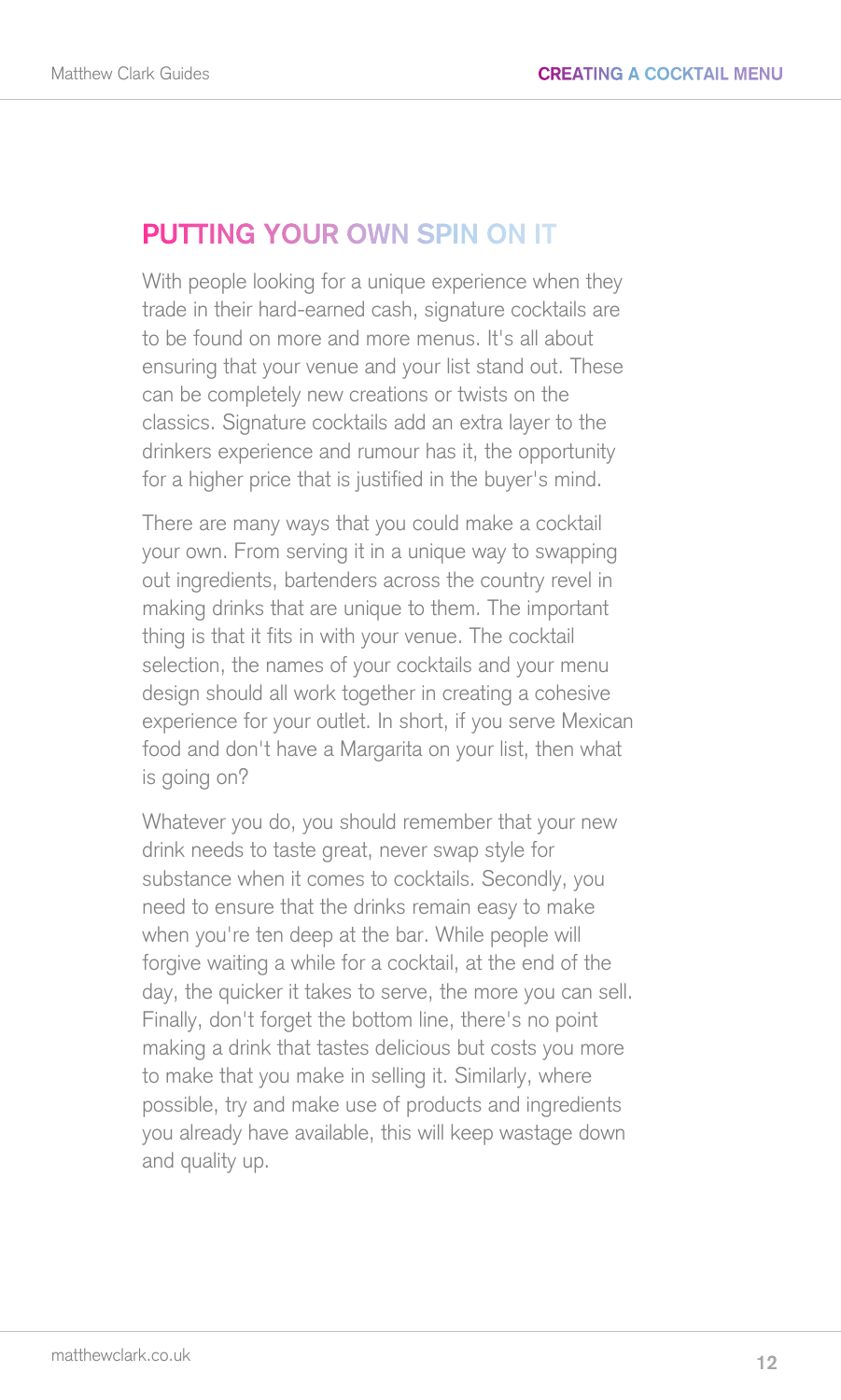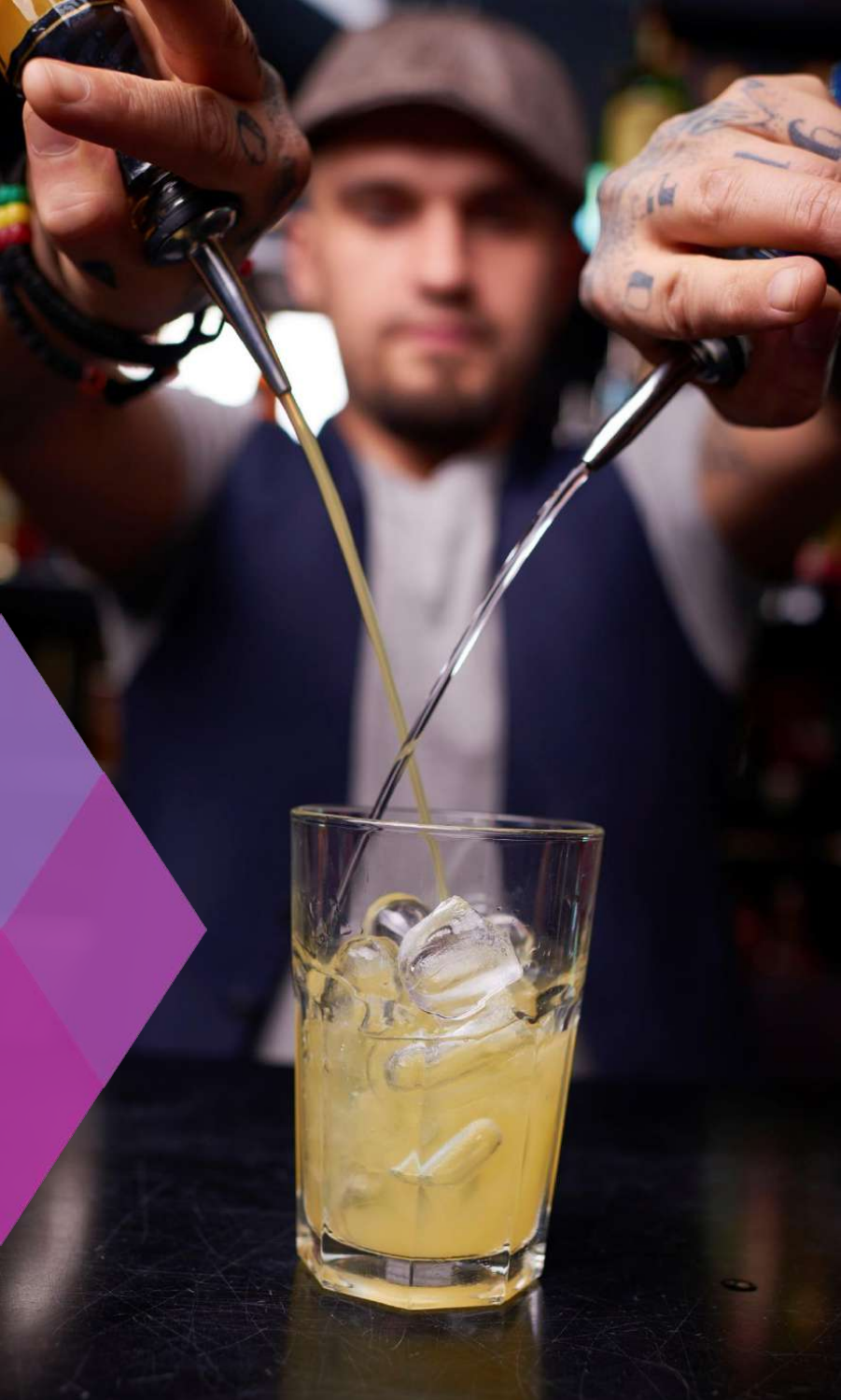## **STARTING FROM SCRATCH**

While putting twists on existing drinks is useful in making a cocktail list your own, nothing says more about your venue than the original cocktails you create. Of course, not every site should be creating cocktails from scratch. Most consumers are happy to select from a list of recognisable, trusted favourites.

To create from scratch, you need to be passionate about creating something. This will initiate curiosity and will drive you to research a little on what you want to make and what others have created. Learn some key classics and how they are made; you will find that many ideas stem from other cocktails.

Once you've got the original piece of inspiration, the next steps are to think about the concept of the drink and its core ingredient. You need a theme or a concept to begin with. It could be something along the lines of an after-dinner cocktail, a seasonal serve, a brand-led drink or combinations of a couple of these. Try to work with one specific ingredient to start with, think about the flavour profile and what it pairs or contrast with.

Next up, it's time for some experimentation, creating cocktails is meant to be a fun activity after all! Play around with sweet and sour as well as sweet and bitter there are loads of combinations available. Once you have the second ingredient, then look to add something that either enhances or lengthens the experience.

Think about the flavour that you want to achieve, making sure the balance between sweet and sour is there. When a drink is balanced, each of the elements will cancel its opposite out, creating an enjoyable drink that customers will enjoy time and time again.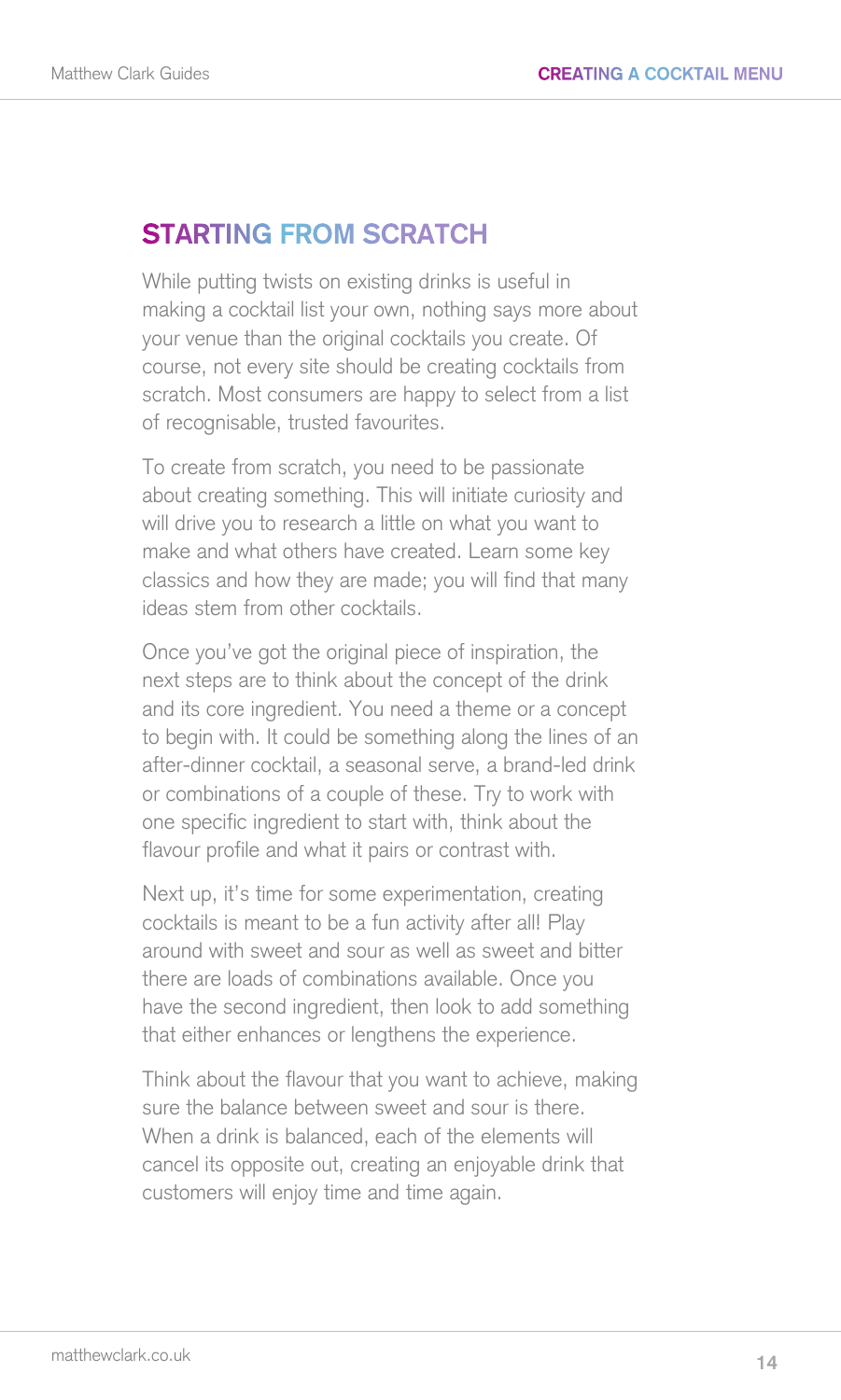If the tart overpowers the sweet or the strong overpowers the weak the drink will not be balanced and one of the four 'building blocks' will influence the flavour too much. The Daiquiri is a great example of how this system works - the rum gives you the strength, the dilution from the shaken ice gives you the weak, the fresh lime adds the tart, and the sugar syrup adds the sweet.

Cocktails with 3-4 ingredients have stood the test of time and are still prominent today; the Margarita, the Daiquiri, the Old Fashioned, the list goes on. Keeping it simple will allow the ingredients to shine through which in turn, does the work for you. If you're adding more than six ingredients, you may be over complicating it.

Remember the practicalities of your new drink. There is no point putting a drink together that costs £7-8 to make as you would have to charge £30 to sell it. Think about how easy it is to create and how easy it is to get hold of specific ingredients readily. Think about syrups, foams and tinctures, if it takes you days, weeks or even months to make an ingredient from scratch then you need to think about lead times when you need to make some more.

The final piece of the puzzle is how your drink is served. Glassware and garnish are as important as the drink itself, adding to the theatre and look of the drink. Consistency is vital, ensure that your drink can be easily made and served every time.

Make sure that you make good notes of the process; you want to be able to write up the specifications and method once you're happy with your creation. For consistent cocktails getting the right measurements is vital - just like preparing the perfect meal.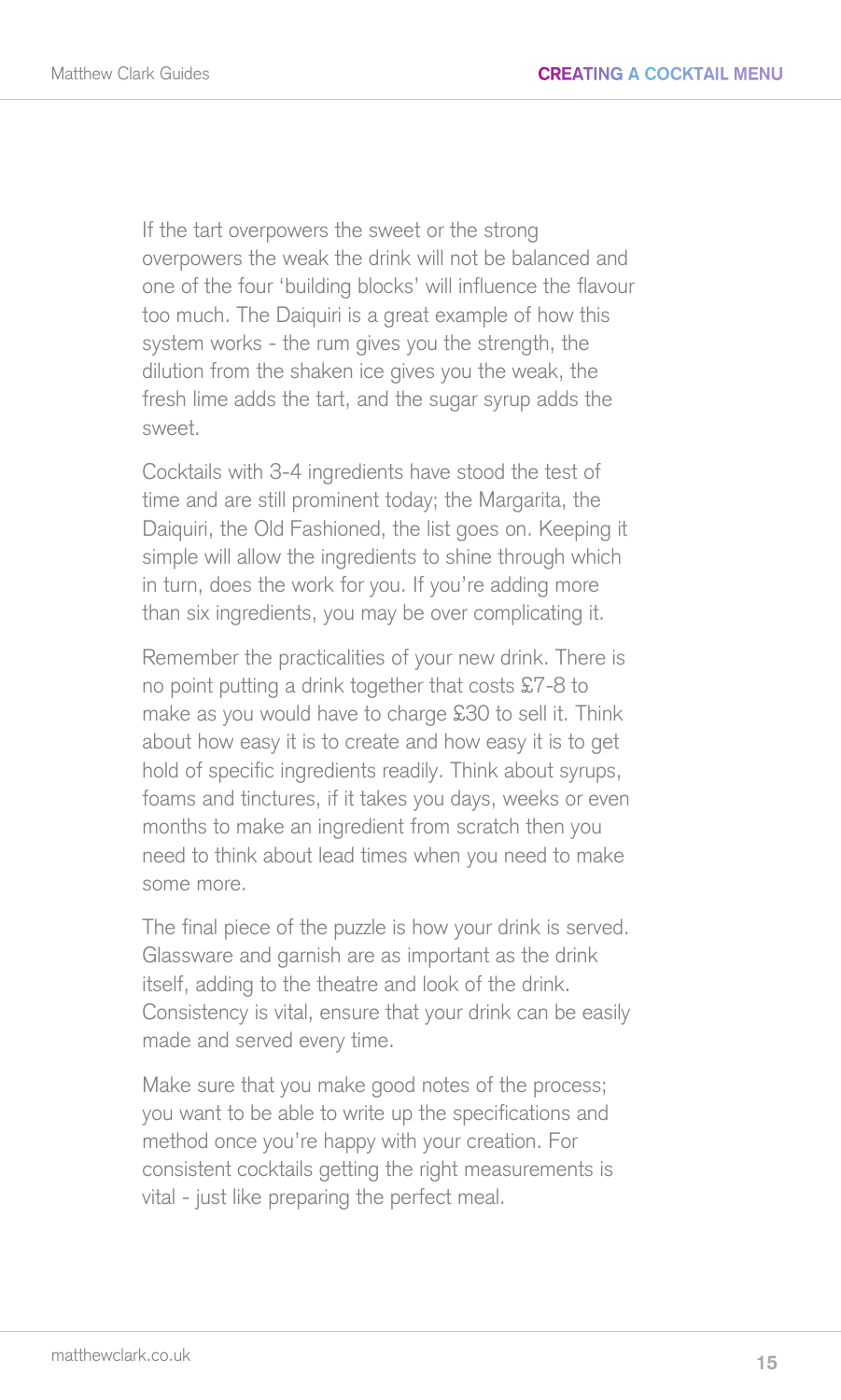## **CURRENT COCKTAIL TRENDS**

The past few years have seen explosive growth in the UK for the spritz; not least for the Aperol Spritz. These serves are at the centre of perfectly converging trends for sparkling wine, lower calorie cocktails and adventurous drinks. While the basic formula of three parts Prosecco, two parts spirit or liqueur and one part soda stays the same, the spirit or liqueur used can be tailored to suit a wide range of tastes and occasions.

There is significant growth in the low and no alcohol area too, admittedly from a small base but part of a long-term trend towards healthier lifestyles. Shim cocktails, which swap strong spirits such as vodka and gin for lower ABV products such as vermouth and sherry are appearing on more menus, as are mocktails and drinks made with alcohol-free spirits such as Ceder's. The days of a soda and lime for the abstainers are numbered, with the potential for high margin low and no alcohol cocktails to take its place.

With the organic market rising, the number of people identifying as Vegan or Vegetarian growing and businesses being put under pressure to cut plastic waste, there is a clear need for outlets to show that they take the ethical considerations of guests seriously. This may mean using more local ingredients and banning the straw or using spirits brands that embrace sustainability and avoid animal products.

As consumers generally are becoming more health conscious, moving away from convenience for the good of their wellbeing, it's clear to see that the cocktail market will move in this direction. Expect to see more 'skinny' and low alcohol cocktails in future.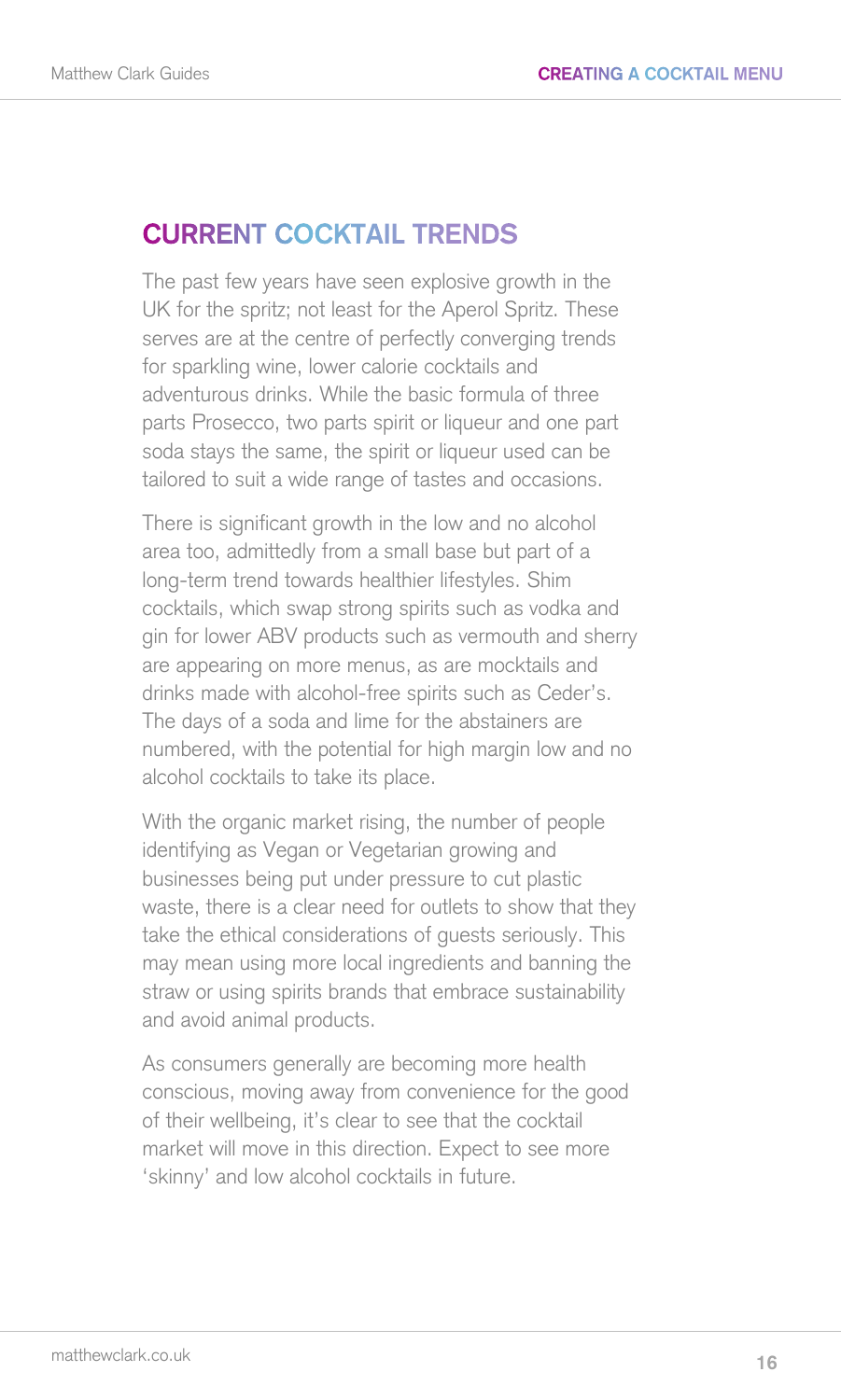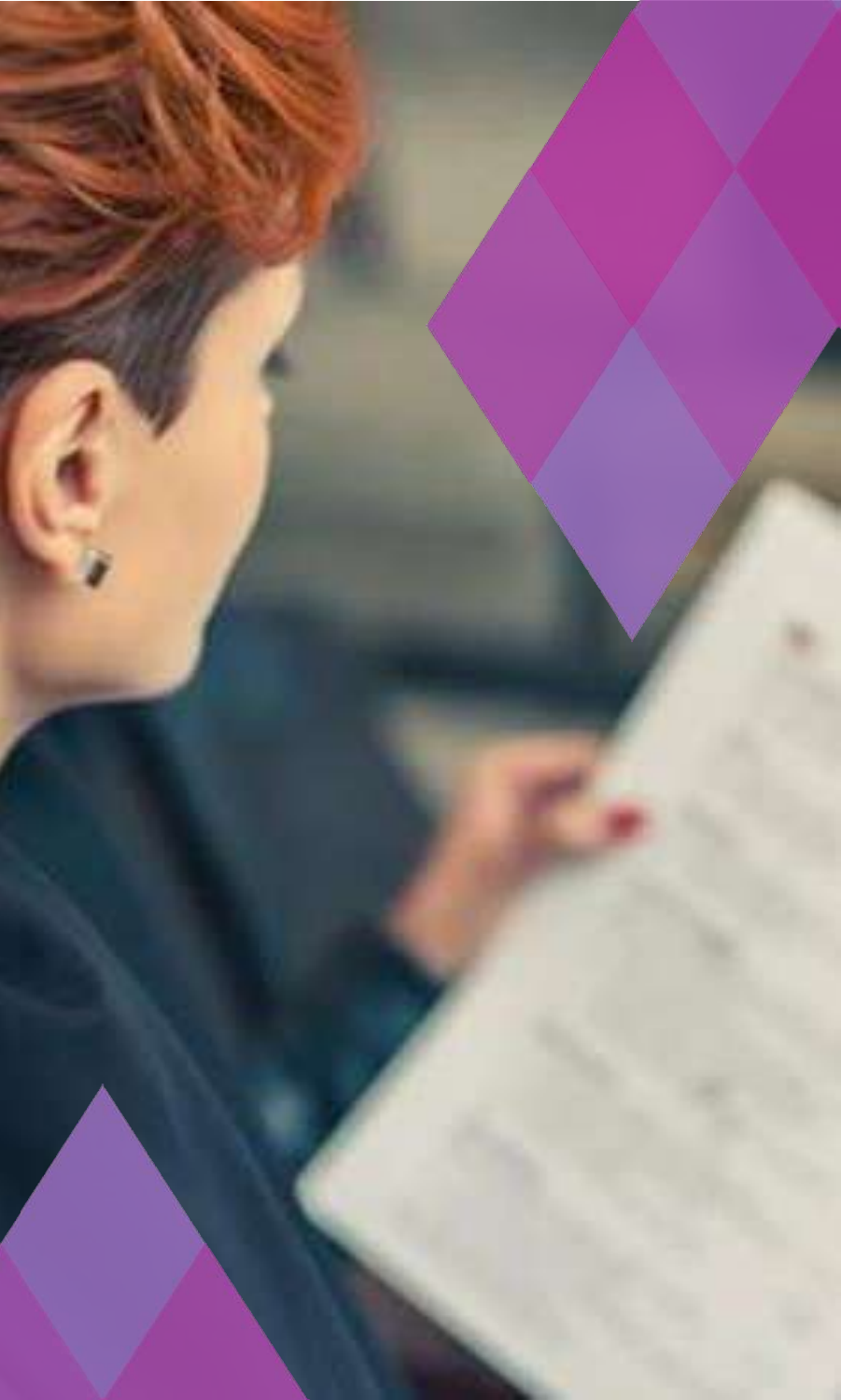## **THE LIST ITSELF**

Your primary selling tool for your new range of cocktails is your cocktail menu. There are many schools of thought on how to describe the cocktails on your list. The golden rule is that the description should entice your guest to purchase the drink but leave a little bit of intrigue and mystery.

List some ingredients and give an idea of the flavour, adding emphasis on any elements that elevate the cocktail, for example, making a note of using a premium brand. 39% of cocktail consumers choose a cocktail based on the quality of spirits brands – shouting about the spirits you use, offering branded cocktails and increasing the quality of spirits contained in your drinks should have a positive effect on your sales.

If you need to name some cocktails, remember that it needs to be easy to pronounce, think about how many customers shy away from wine listings like Gewurtztraminer and Nero d'Avola because they don't know how to pronounce it. Base your name on the story you wish to tell when you serve it, but you don't need to take the naming too seriously. It can have a historical theme on the origin of the drink or spirit used, it can be funny, cheeky or merely a good pun.

Think about the structure of your cocktail list – the layout can influence what choices people make. Ensure it is designed well and easy to read so the consumer can navigate how you want them to - comfortably! This will involve sectioning your list and using more personal language such as 'bartender favourites'; this gives the consumer confidence when ordering their drink. Finally, remove the pound signs from your pricing; this can increase sales by 12%.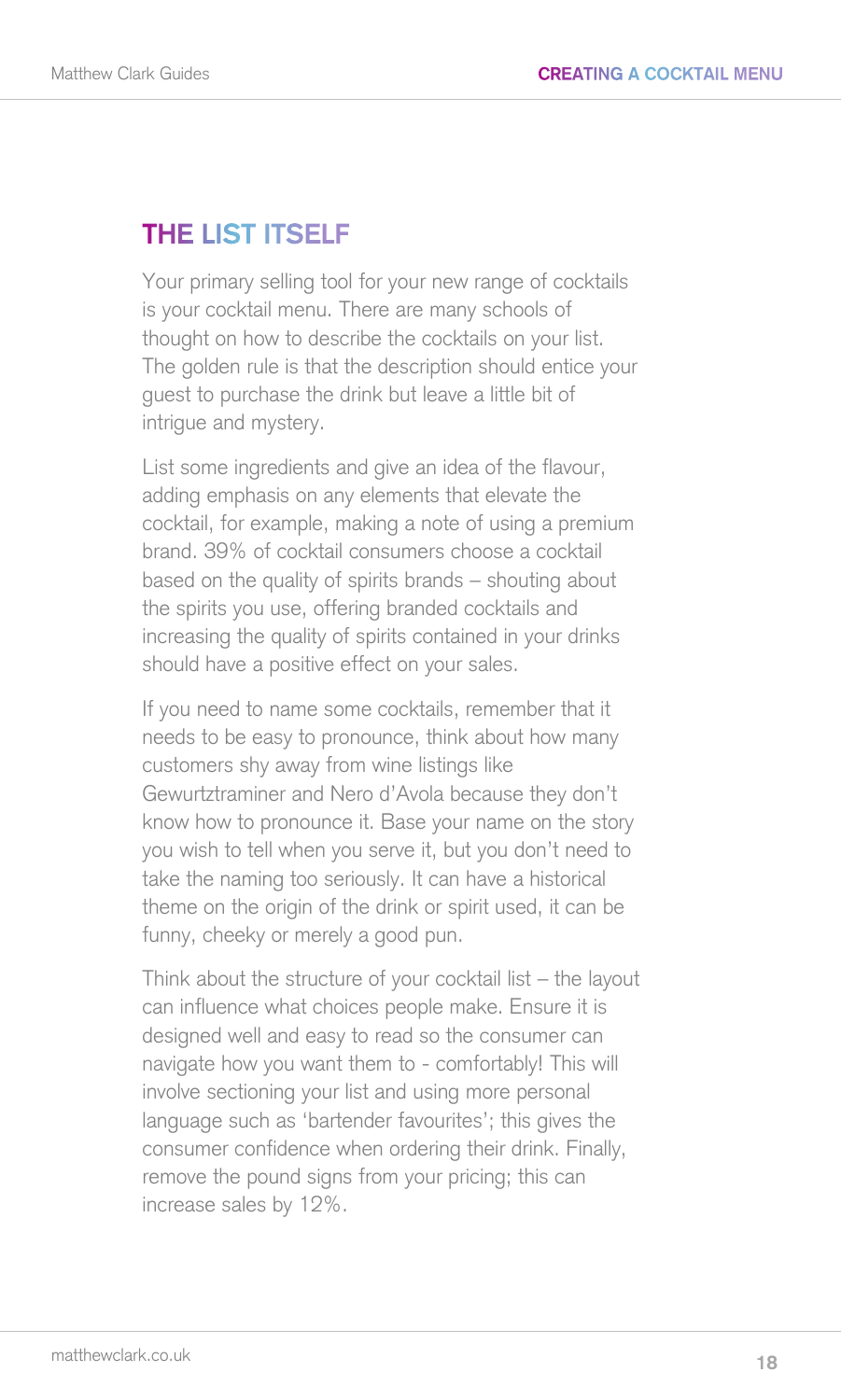## **GETTING PRICING RIGHT**

The cost of a cocktail should be directly related to the cost of the ingredients. The cost of the ingredients should fall somewhere between 18% and 24% of the price to the customer. Your prices should reflect the local area, the type of outlet and your customers.

Mainstream outlets should aim more towards 23/24% while more premium, city centre outlets should look more towards 18/19%. Where using highly premium ingredients, consider moving that proportional ingredient cost up into the 20%'s as otherwise the price may limit sales on what should be a high cash margin serve.

You should consider breaking down your cocktail menu into two or three sections, along the lines of basic, standard and premium cocktails. In each of these sections, you should aim to equate cocktail prices as closely as possible by lowering or raising the proportion of ingredient cost. This allows more consumer choice at a given price point, necessary when cocktail consumers choose a cocktail mostly based on flavour and price.

Furthermore, these sections will allow the opportunity for customers to trade up and your staff to upsell. Ensure that all of your team have tried each of the cocktails on your list and know the ingredients.

As cocktails offer a high cash margin, they provide the opportunity for promotions. Many places offer two for one at quieter times or a selection of cocktails at a lower mark up to attract customers. Insight shows that 98% of drinkers buy cocktails on promotion, far higher than any other category. Consider how you could offer some promotions on your range, remembering to factor this into your pricing strategy.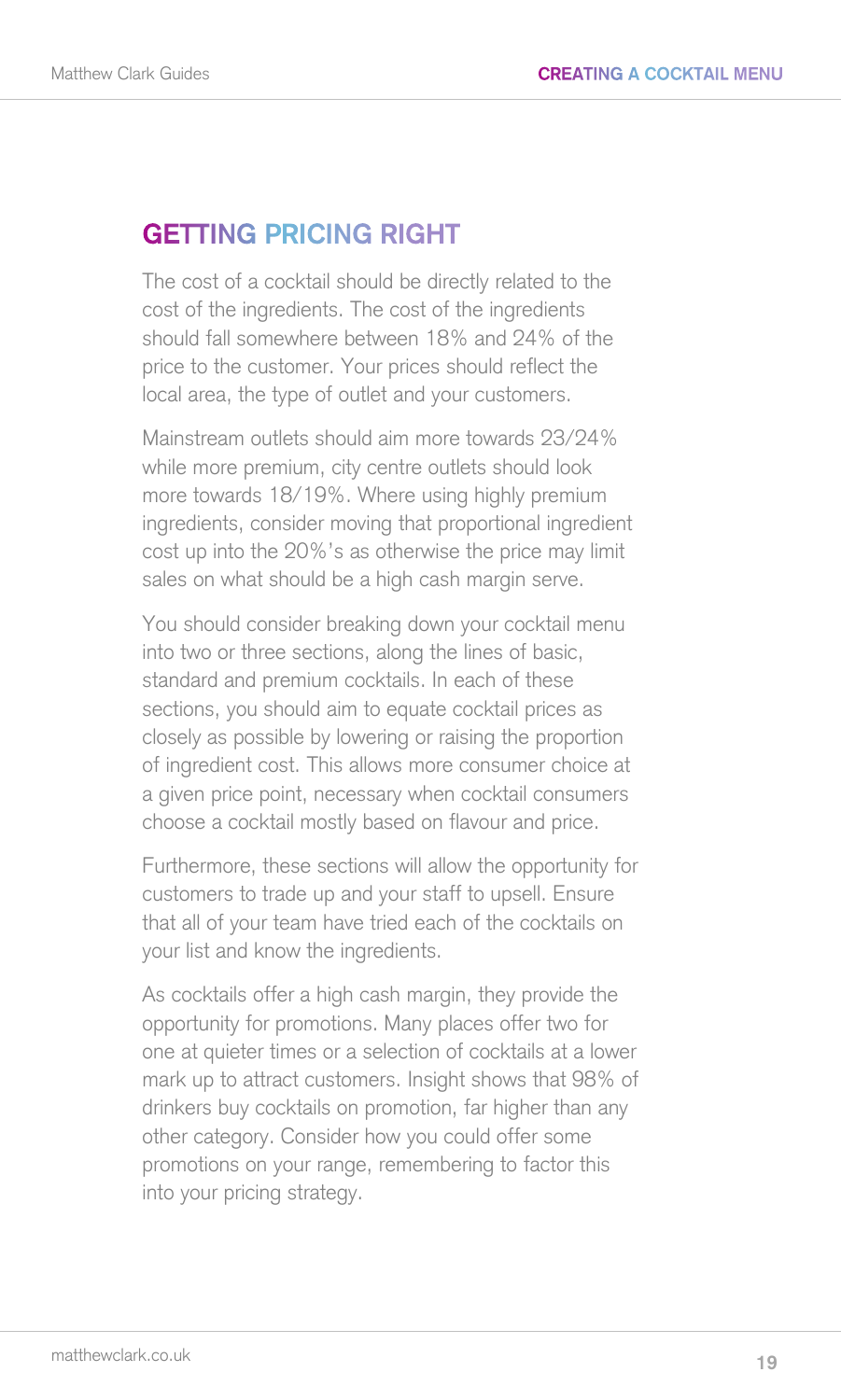## **Example pricing for a Cosmopolitan**

| Ingredient                                                         | <b>Size</b><br>(litres) | Price                       | $\frac{C}{25m}$               | Amount<br>used<br>(25ml) | Cost                         |
|--------------------------------------------------------------------|-------------------------|-----------------------------|-------------------------------|--------------------------|------------------------------|
| Vodka Citron<br><b>Triple Sec</b><br>Lime juice<br>Cranberry juice | 0.75<br>0.75<br>1<br>1  | 17.3<br>12.7<br>7.85<br>1.5 | 0.77<br>0.56<br>0.26<br>0.05  | 1.5<br>0.5<br>0.5<br>1.5 | 1.16<br>0.28<br>0.13<br>0.07 |
| Garnish                                                            | Portions                | Price                       | $\mathfrak{L}/\text{portion}$ | Amount<br>Used           | Cost                         |
| Lime                                                               | 8                       | 0.25                        | 0.03                          |                          | 0.03                         |

## **Total (£) 1.67**

| Sell Out |
|----------|
| £9.30    |
| £8.80    |
| £8.35    |
| £7.95    |
| £7.60    |
| £7.25    |
| £7.00    |
|          |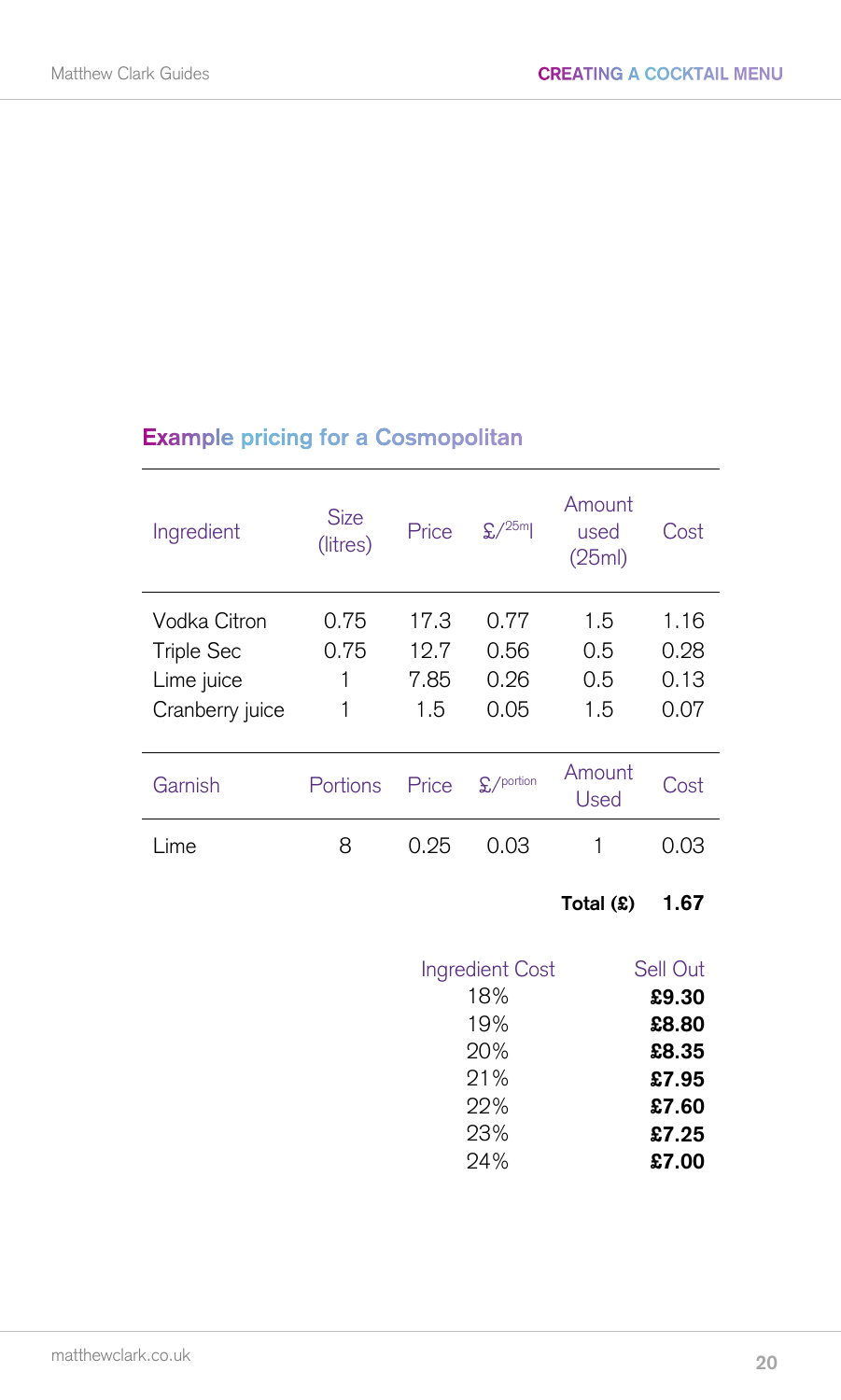## **EXAMPLE MENUS**

Matthew Clark Guides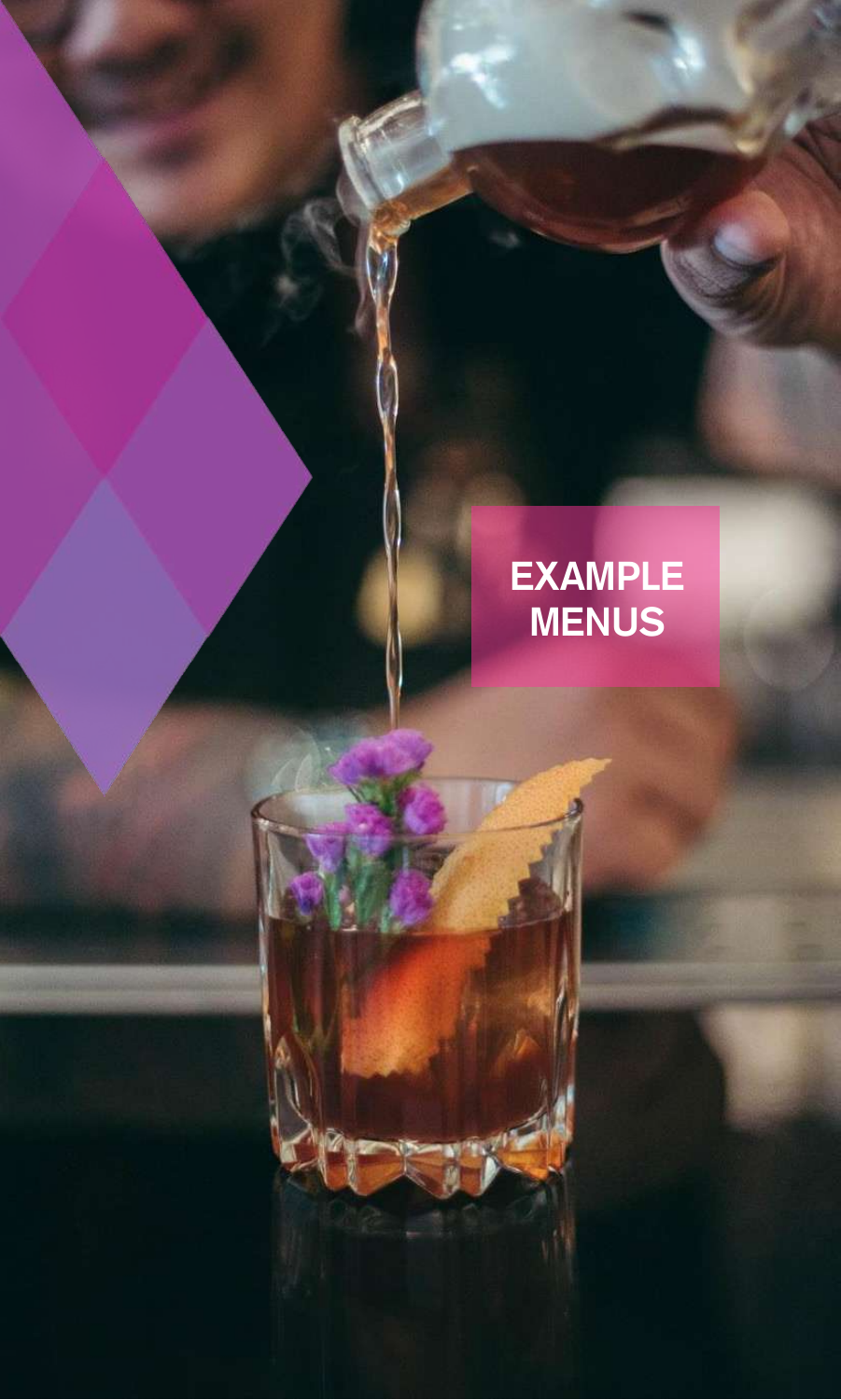## **SMALL MAINSTREAM**

With the exception of the Long Island Iced Tea, a cocktail consistently popular in the On-Trade, cocktails with 3 or 4 ingredients that can be made quickly and easily are best suited to mainstream outlets. The cocktails selected below are quite safe bets, each of them sells well in the on-trade and are easily made with minimal chance of wastage.

- Long Island Iced Tea
- **•** Pornstar Martini
- Sex on the Beach
- Woo Woo
- Cosmopolitan
- Dark and Stormy
- Lynchburg Lemonade

## **LARGE MAINSTREAM**

If you have more space and expertise you can expand your menu out in many ways. You could add cocktails that take a little bit more time to prepare or if you have a more premium venue, you can consider swapping some cocktails for some 'classics' such as the Negroni, Manhattan or Tom Collins. However, here we are going to keep it simple.

Add the following to the small list;

- **•** Tequila sunrise
- Mojito
- Pina Colada
- **•** Daiquiri
- Kir Royale
- Moscow Mule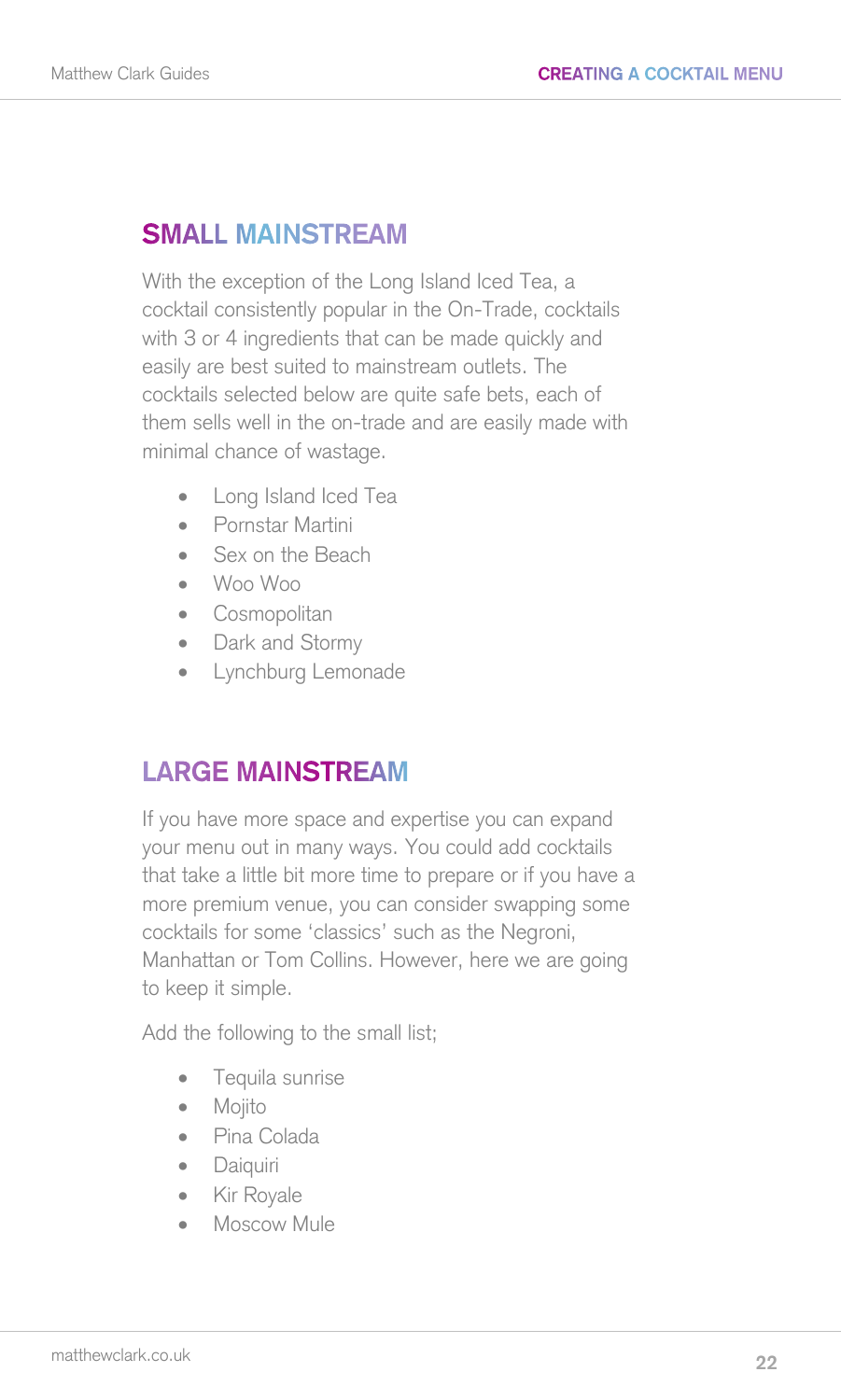## **SMALL WET-LED**

In wet-led outlets where you have more space for cocktail stations, you can produce serves that require some extra preparation time, but elevate the customer experience and spend. The Pina Colada and Espresso Martini are popular choices so should be offered if you have the capabilities, with fresh cream and coffee required respectively.

- Long Island Iced Tea
- Mojito
- **•** Espresso Martini
- **Bellini**
- Pornstar Martini
- Pina Colada
- Whiskey Sour

## **LARGE WET-LED**

While we're picking out some trusted favourites to get you started with, wet-led outlets should try adding some cocktails with their own signature twists to make their list unique. Signature cocktails are those unique to an outlet, these can be completely original or twists on the classics. They go beyond what is usually expected, adding an extra layer to the drinkers' experience.

Add the following to the small list;

- Bramble
- **•** Cosmopolitan
- Dark and Stormy
- **•** Daiquiri
- Vodka Martini
- Manhattan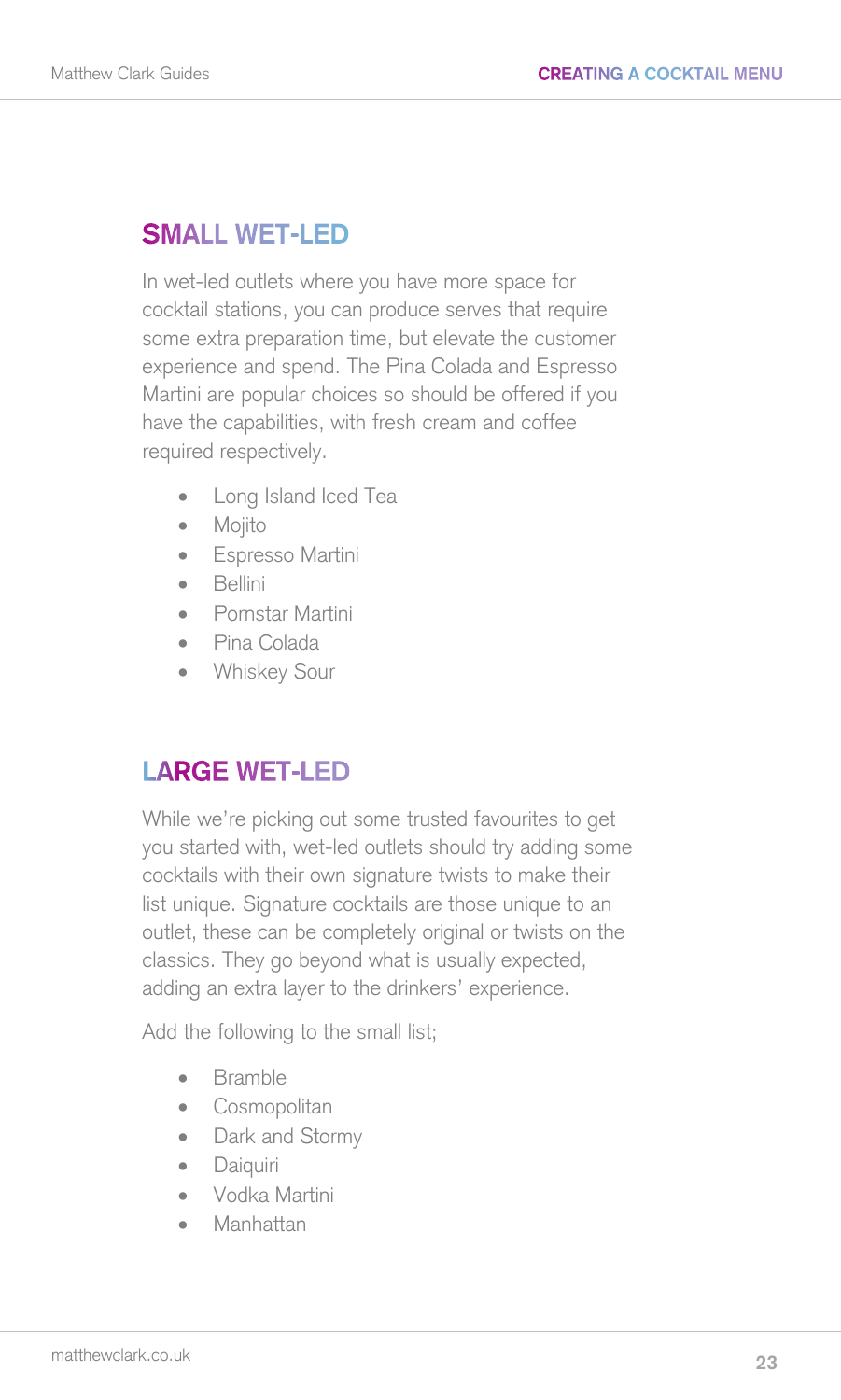## **SMALL FOOD-LED**

In a food-led environment, cocktails find a place when waiting in the bar to be seated, with a dessert (or as a dessert!) or even paired with the food. Matching a cocktail range to your style of food is important, for example, there is no Margarita on the list below, but if you serve Mexican food it's a must

- Bloody Mary
- Mojito
- **•** Espresso Martini
- **•** Bellini
- Bramble
- Kir Royale
- **•** Aperol Spritz

## **LARGE FOOD-LED**

We believe that many restaurants can capitalise on the trend for evening and late night drinks in more relaxed environments; using cocktails to capture the after-work crowd and those that want to avoid noisy late night bars. For this, we think a larger cocktail menu is key.

Add the following to the small list;

- French 75
- **•** Pornstar Martini
- Negroni
- Daiquiri
- **•** Cosmopolitan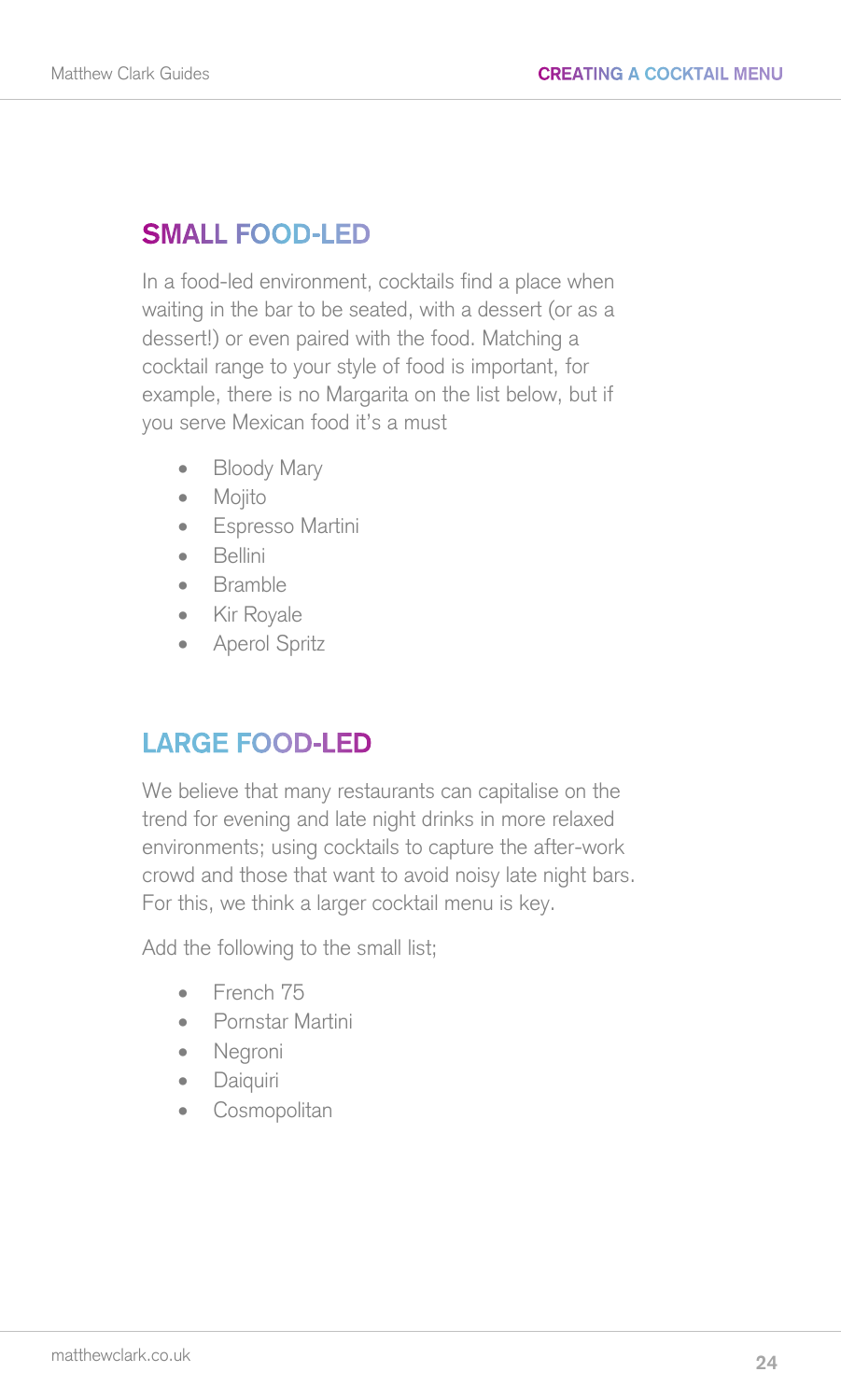## **KEY POINTS**

- The cocktail market is worth over half a billion pounds and still in growth.
- Cocktail differentiates your offer and helps win a lucrative customer's group.
- Cocktail consumers drink out more and are more likely to revisit an outlet.
- If starting out, a list of 6-8 cocktails that contain 3 or 4 ingredients is a good place to start.
- Mojitos and Long Island Iced Teas are more difficult but very popular.
- If you have the expertise, around 12-14 cocktails is a manageable list size.
- Remember, that every additional cocktail increases the risk of waste and inconsistency.
- Cocktails should be selected on the basis of fitting with your venue and recognition.
- Make your list your own by adding twists to existing cocktails or creating your own.
- Ensure all cocktails are quick and easy to make and are profitable.
- Creating a cocktail from scratch takes inspiration and plenty of trial and error.
- Your menu is your main selling tool, make sure it pulls its weight.
- Take the time to build a structured approach to pricing your cocktails.
- Consider running promotions on your range, they are very important to consumers.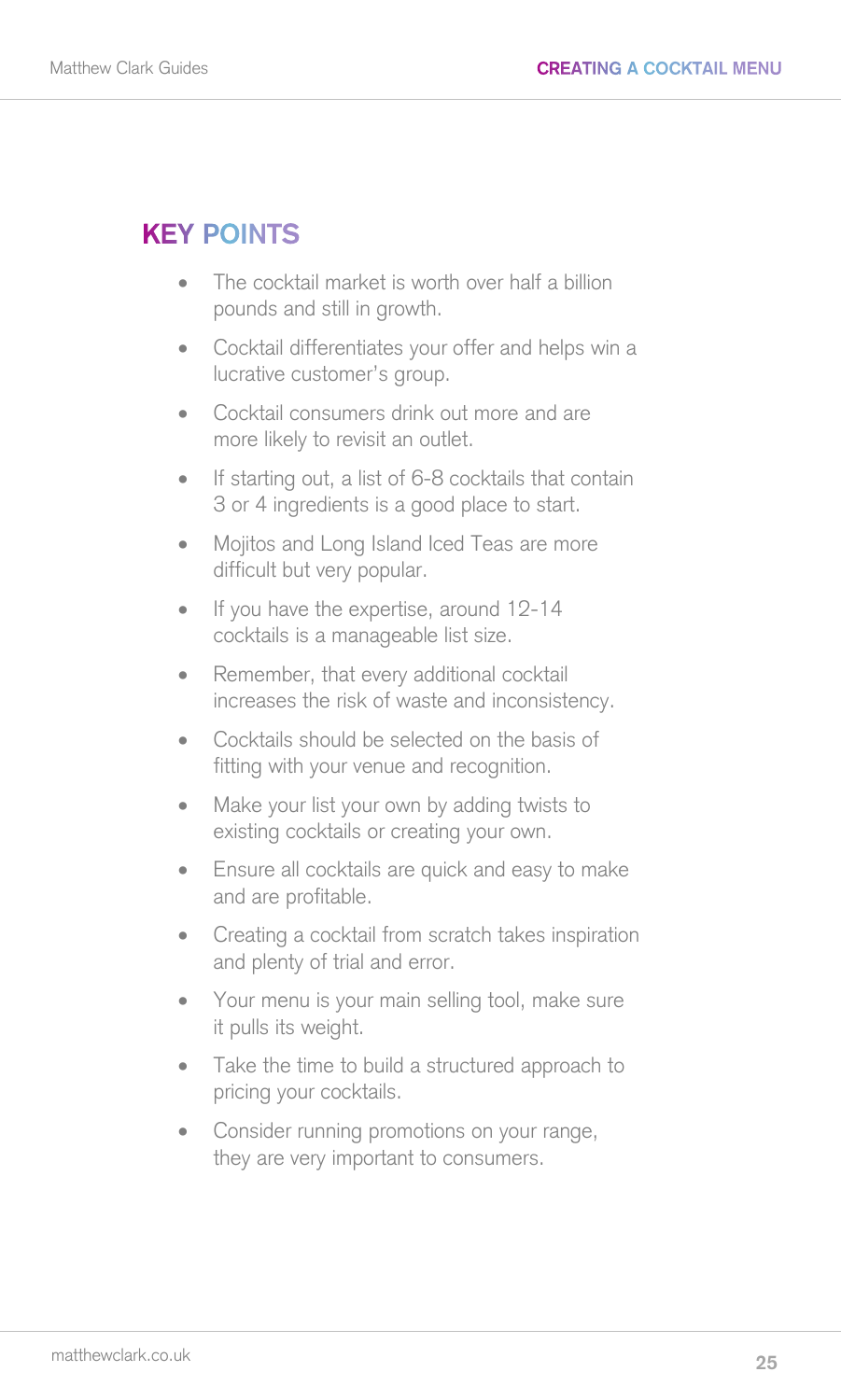## **WHY MATTHEW CLARK**

Delivering your customers the perfect spirit or cocktail is as important to us as it is to you. History meets modern purity throughout our range, offering you something old and something new for the heart of your back bar. Drawing on our unique insight into what's available to suit our diverse customer base, as a dedicated spirit supplier to the On-Trade, we have a market-leading portfolio and unique links with brand owners.

We're sure that our range has the perfect products for outlets and consumers of all styles, however, if you are interested in a particular product, but not sure we stock it, talk to us and we can look at sourcing it for you through our unparalleled 'extended range' of world, craft and boutique spirits.

We offer a truly unique composite drinks supply solution making Matthew Clark an efficient, reliable and well tested service partner;

**Visit https://www.matthewclark.co.uk/contact or call 0344 822 3910 for more information.**